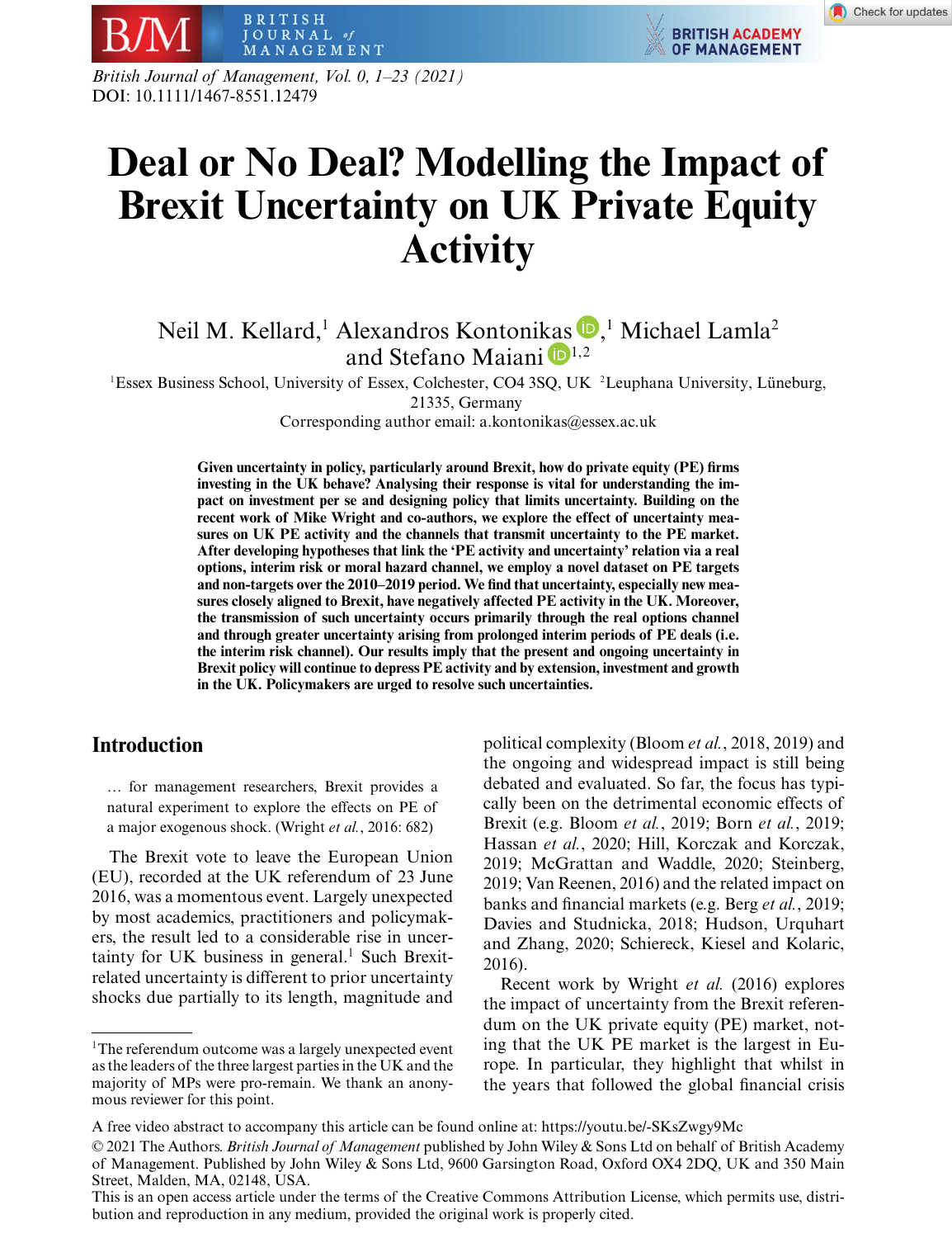(GFC) of 2007/8, the PE market recovered to precrisis activity levels, deal values fell precipitously in 2016, reflecting higher uncertainty. Moreover, the paper posits early in the Brexit debate that the referendum result produced an extraordinary shock, damaging market confidence and likely impairing PE funds' returns as well as their ability to fundraise and relatedly, their reliance on debt availability. In contrast, the future activities of UK PE firms may be subject to less regulation, possibly generating a deregulation premium, and the EU will no longer necessarily be able to inhibit UK state aid. Hence, Wright *et al.* (2016) conclude by stressing that Brexit generates both threats and opportunities for PE activity in the UK and creates 'an exciting new research agenda' (p. 685) for researchers in entrepreneurial finance.<sup>2</sup>

Building on the work of Wright and co-authors, and other existing literature on PE (e.g. Cumming, Peter and Tarsalewska, 2020; Hotchkiss, Strömberg and Smith, 2014; Kaplan and Strömberg, 2009; Lerner, Sorensen and Strömberg, 2011; Leslie and Oyer, 2009; for an excellent review see Gilligan and Wright, 2020), our paper investigates two associated research questions. Firstly, what is the effect of uncertainty and, in particular, Brexitrelated uncertainty, on PE activity in the UK? Secondly, what are the channels that operationalize the transmission of uncertainty to the PE market? In terms of measuring activity, we follow others (e.g. Wright *et al.*, 2016)<sup>3</sup> in defining PE as the 'risk capital employed to finance the acquisition of mature businesses via a leveraged buyout (LBO)'. Less straightforward is the identification of an appropriate analytical framework, given that the conceptualization and measurement of uncertainty is a non-trivial task. To circumvent this, we employ a set of uncertainty measures, including the Bloom *et al.* (2019) Brexit Uncertainty Index (BUI) and the Baker, Bloom and Davis (2016) Economic Policy Uncertainty (EPU) index.

Our analysis is performed on a novel dataset that we construct by conflating several data sources. We collect data on buyout investors and targets from S&P Market Intelligence and Capital IQ, identifying UK targets acquired by PE buyout firms over the 2010–2019 period and following standard deal classification criteria from the existing literature (see Axelson *et al.*, 2013; Faccio and Hsu, 2017). Subsequently, we employ Capital IQ, Compustat Global and Orbis databases to obtain data for the necessary accounting and financial fundamentals of our sample targets. After matching targets to available accounting data, we obtain a sample of 765 UK targets. Moreover, to provide a suitable control group to these targets, we consider all UK firms with analogous size characteristics, generating a final dataset of 290,022 firms.

To derive appropriate hypotheses, we follow Bonaime, Gulen and Ion (2018) and Adra, Barbopoulos and Saunders (2020) in drawing on related literature, including: work positing that uncertainty will increase the real options to delay investment (cf. Gulen and Ion, 2016; Quigg, 1993); notions of an interim risk channel of uncertainty (see Bhagwat, Dam and Harford, 2016), where periods of high uncertainty widen the interim period occurring between announcement and completion of an acquisition (or buyout deal); and principal– agent theory, whereby greater uncertainty can lead to increased moral hazard if limited partners' (principals') ability to control general partners (agents) is impaired. In doing so, our investigation sheds light on the impact of uncertainty for PE and entrepreneurial finance (e.g. Brown, Linares-Zegarra and Wilson, 2019; Cumming and Zahra, 2016; Wright *et al.*, 2016), the general economic and financial effects of uncertainty (e.g. Baker, Bloom and Davis, 2016; Bonaime, Gulen and Ion, 2018; Drobetz *et al.*, 2018; Gulen and Ion, 2016) and related issues of effective policy for supporting investment during periods of higher uncertainty due to exogenous shocks.

We find that Brexit uncertainty negatively affects UK PE activity, primarily arises from policy, foreign exchange (FX) and chief financial officer (CFO) (firm-level) uncertainty, and transmits through real options and interim risk channels. These results imply that the industries most deeply affected are those relying on fixed assets, durable goods or heavily exposed to the EU, because of their export/import activities. We also find that the impact and transmission of uncertainty varies according to the different nature of uncertainty itself. Different types of uncertainty have different degrees of persistence or lead to longer deal

<sup>2</sup>Policymakers, analysts and PE practitioners have expressed concerns about the implications of Brexit. See, for example, Bank of England (2019); British Private Equality and Venture Capital Association (2019); Deloitte (2016).

<sup>&</sup>lt;sup>3</sup>The same paper notes that LBOs represent about threequarters of total UK merger and acquisition activity.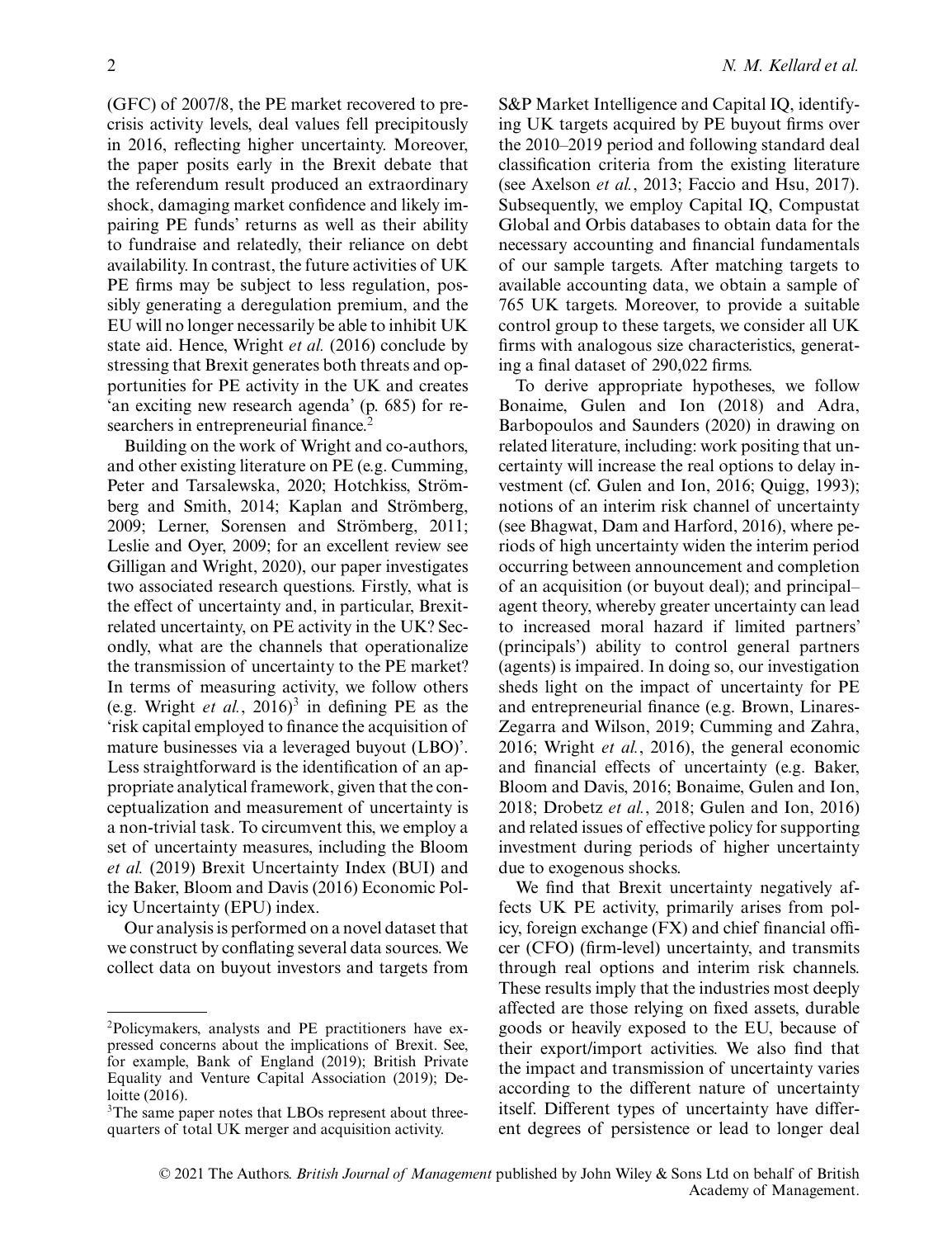interim periods, therefore 'scaring off' potential PE investors. These considerations lead us to urge policymakers to address uncertainty arising from Brexit whilst encouraging a more holistic view of uncertainty 'types' and channels.

The rest of the paper is structured as follows. The next section considers the extant literature and theoretical underpinnings of our work, whilst the third section provides an overview of the data. The fourth section presents the empirical methodology and results on the effects of uncertainty on PE buyout activity, whilst the fifth section explores the channels of transmission. The final, sixth section concludes.

#### **Literature and theoretical underpinnings**

#### *Uncertainty*

As noted in the Introduction, the conceptualization and measurement of uncertainty, and in particular policy-related economic uncertainty, is not straightforward. Baker, Bloom and Davis (2016: 1598) comment, 'We aim to capture uncertainty about *who* will make economic policy decisions, *what* economic policy actions will be undertaken and *when*, and the economic *effects* of policy actions (or inaction) – including uncertainties related to the economic ramifications of "noneconomic" policy matters, for example, military actions'. Most likely, types of uncertainty (e.g. policy, Brexit, pandemic, monetary and fiscal) will affect individual sectors of the economy differently and display varying degrees of persistence. For this reason, when analysing such uncertainty, it is crucially important to model the economic effect of various uncertainty measures and their related transmission mechanisms.

In this paper, we address this issue by collecting a set of measures, reflecting differing (but potentially overlapping) aspects of uncertainty. Firstly, the Baker, Bloom and Davis (2016) EPU index quantifies UK policy-related economic uncertainty by examining the frequency of the words 'uncertain' or 'uncertainty', 'economic' or 'economy', as well as other policy-relevant terms, such as 'policy', 'tax', 'spending', 'regulation', 'Bank of England', 'budget' and 'deficit' in the 11 most popular UK newspapers. Secondly, we include an index created by the Bank of England on UK macroeconomic uncertainty which reflects the economic uncertainty of British households and companies. More specifically, this combines macroeconomic measures of economic and financial market uncertainty with survey data collected by the Bank of England on households' and firms' short and medium-term expectations.

Our third and fourth measures capture financial market uncertainty: specifically, sterling optionimplied volatility (i.e. exchange rate uncertainty) and the FTSE All-Share option-implied volatility (i.e. stock market uncertainty). Both measures are likely to, at least partially, reflect Brexit-related expectations of investors. Our fifth and final measure attempts to explicitly identify uncertainty arising from the Brexit referendum. In contrast to indices described beforehand, the Bloom *et al.* (2019) BUI is built using surveys to the CFOs of approximately 3,000 UK businesses, therefore capturing company-level uncertainty.

## *Uncertainty and the level, value and likelihood of LBOs*

Wright *et al.* (2016) remark that in the first half of 2016, UK PE deal values decreased significantly and suggest that this reflected higher macroeconomic uncertainties, in part due to the uncertainties surrounding Brexit. They argue that in this environment, PE firms find it difficult to both raise investment and obtain debt (e.g. via banks or debt funds). This funding squeeze, when combined with potentially fewer buyout opportunities, can lead to a reduction in the overall number as well as the value of deals. In any case, Ljungqvist, Richardson and Wolfenzon (2020) and Malenko and Malenko (2015) find that buyouts significantly accelerate when credit market conditions ease. Extending this work, Axelson *et al.* (2013) examine capital structure theories using cross-sectional factors and showing that credit conditions are the main driver of PE acquisitions.

In a more general context of US mergers and acquisitions (M&As), Bonaime, Gulen and Ion (2018) show empirically that policy-related economic uncertainty is negatively associated with M&A activity. Several theoretical rationales for the linkage are investigated, including the real options channel (see Bloom, 2009), the interim risk channel (Bhagwat, Dam and Harford, 2016) and moral hazard framing (Duchin and Schmidt, 2013). We shall explore these potential transmission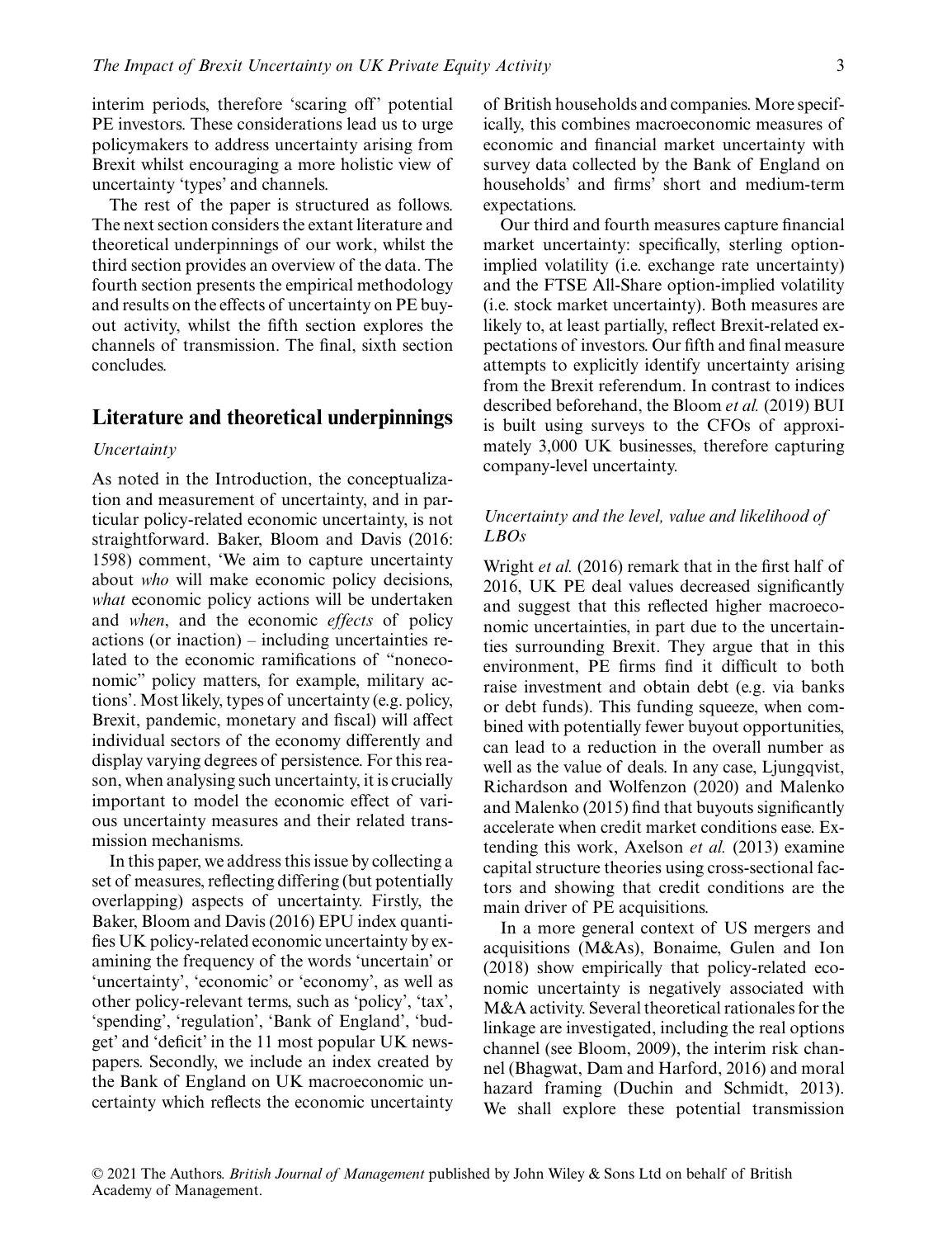channels for uncertainty in more detail below but when combined with earlier arguments that relate uncertainty to worsening credit conditions, they lead to our first hypothesis.

*H1*: Greater uncertainty significantly reduces the level, value and likelihood of PE buyouts.

Of course, it could be that greater uncertainty causes PE firms to simply delay investment, rather than engage in an actual reduction. However, there is some *prima facie* evidence that the effects of policy-related economic uncertainty (including Brexit) can be long-lasting. For example, Bloom *et al.* (2019: 2) suggests, 'Brexit is unusual in that it generated persistent uncertainty – three years after the original vote, the UK had not left the EU, there was still no clarity on the eventual outcome […]'. Such persistence in uncertainty can lead to persistent effects on variables of interest, and this leads to our second hypothesis.

*H2*: Greater policy uncertainty, including Brexit, presents persistent and negative effects on PE firms' buyout likelihood.

#### *The real options PE transmission channel*

In the next three subsections, we examine the transmission channels of uncertainty to the UK PE market. To begin, we note that when uncertainty is higher, the value of the real options to delay investment increases (cf. Gulen and Ion, 2016; Quigg, 1993). In a buyout context, this implies that when uncertainty is elevated, PE firms could have a greater incentive to postpone buyouts. As a result of this argument, PE firms performing buyouts during periods of elevated uncertainty are either those for which delaying investment is more costly or those that cannot delay the investment. This has important implications in terms of the bargaining power between buyer (PE firm) and seller (portfolio firm management/shareholders), since it potentially increases the bargaining power of the seller. Within this theoretical framework, the value of the option depends on three main factors. Firstly, the degree of investment irreversibility – clearly, the less reversible the investment, the higher the value of an option to delay. Secondly, the cost of postponing the buyout. For example, and as is suggested by Grenadier (2002), delaying investment is considerably more expensive when the target firms operate in a highly competitive industry, where a delay could lead to competitors' appropriation of part of the benefits (profitability) yielded by the investment project. Finally, the extent to which uncertainty affects the investment target (i.e. the PE portfolio target). Bloom *et al.* (2019: 2) emphasizes, 'The vote for Brexit was a largely unexpected event and we observe that it has had a heterogeneous impact on firms according to their pre-referendum exposure to Europe'. In this spirit, we argue that the incentive to delay investment when uncertainty arises is likely greater for industries that are more exposed to Brexit (e.g. those relying more on the external trade sector). Taken together, these arguments lead to our third hypothesis.

*H3*: Greater uncertainty increases the real options value for PE firms to delay investment.

#### *Interim risk channel of uncertainty*

Next, we explore the interim risk channel of uncertainty, proposed by Bhagwat, Dam and Harford (2016). They posit that in periods of higher uncertainty, interim periods between the announcement and completion of an acquisition tend to be wider. Longer interim periods significantly discourage M&As – and of course LBOs and management buyout (MBOs) – since equity prices are highly volatile in the interim period. Indeed, target price volatility strongly enhances the risk for the acquirer in a public-to-private transaction (i.e. leading to less convenient buyout terms) and moreover, can increase the cost of bank financing and the risk of breaking debt covenants.

Considering the persistence of policy-related economic uncertainty and the related Brexit referendum, we suggest that PE investors could have decided to delay (or dismiss) buyout investment in the UK because of the greater interim risk imposed by the inherent complexities in the relationship between EU and UK (e.g. market access, labour market rules, regulatory changes and so on), leading to our fourth hypothesis.

*H4*: Greater uncertainty is transmitted to the PE buyout market via the interim risk channel.

At this point, it can be noted that several transmission channels can co-exist; therefore, any evidence of an interim risk channel would not contradict evidence for the real options channel.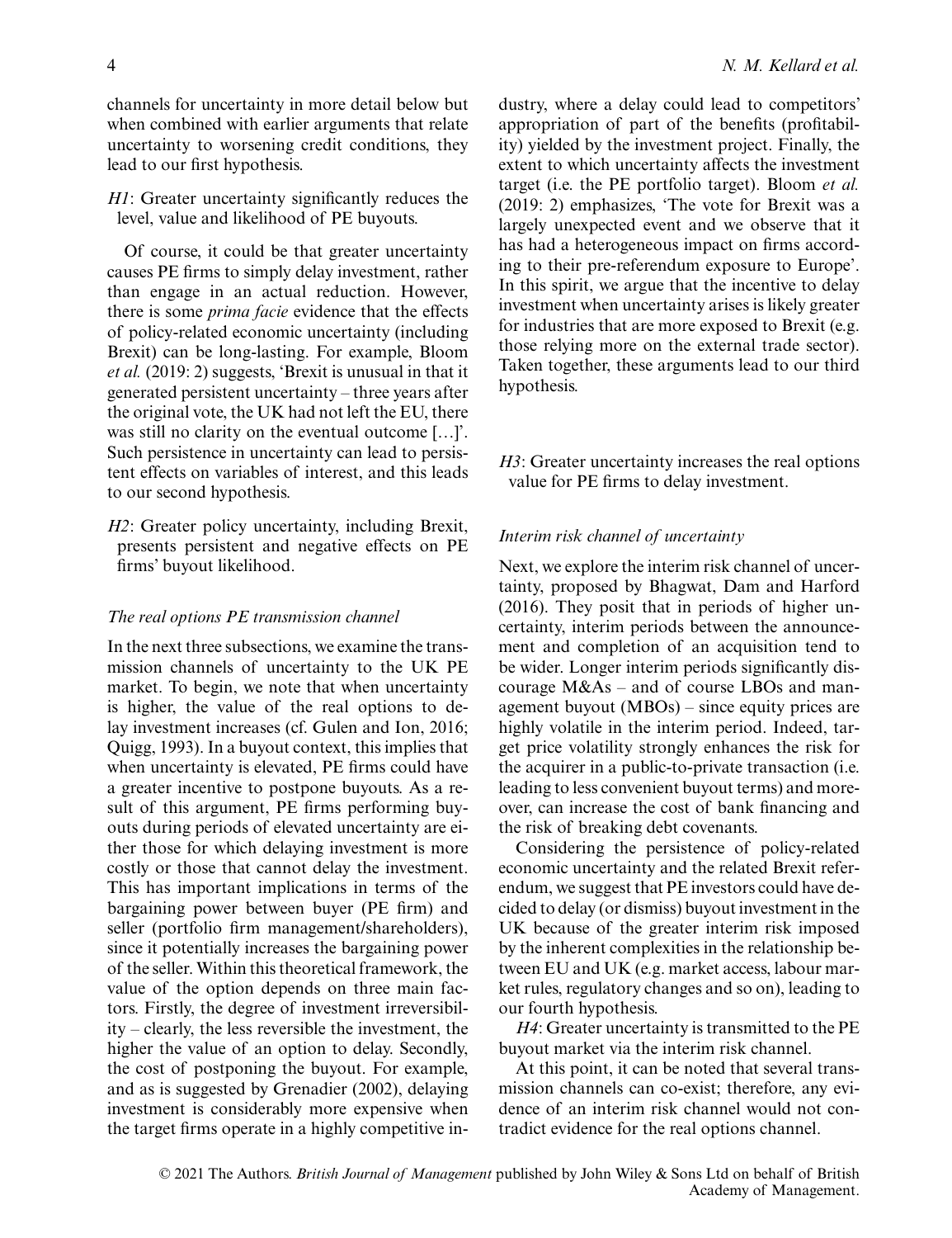#### *Moral hazard channel*

Lastly, we consider the existence of a moral hazard channel of uncertainty, as suggested by Duchin and Schmidt (2013). According to this theoretical framing, greater uncertainty can lead to greater moral hazard incentives if limited partners' (principals') ability to control general partners (agents) is impaired, creating 'empire-building incentives'. Lower control can motivate general partners to invest in deals of lower quality and try to 'rip off' target companies' profit and cash holdings. The question of whether PE buyouts are optimal for portfolio target firms has been the subject of extensive academic and policymaker debate, $4$  with considerable evidence of greater 'value-destroying' deals when moral hazard incentives are at play. Of course, it is perhaps likely that the moral hazard channel is not the primary transmission channel of (Brexit) uncertainty; however, some effects from this channel may still play a role in buyout decisions. This leads to our fifth hypothesis.

*H5*: Greater uncertainty is transmitted to the PE buyout market via the moral hazard channel.

## **Data**

#### *Data on buyouts*

To identify UK PE targets from 2010 to 2019, we first use data from S&P Market Intelligence and Capital IQ and the methodology outlined in Axelson *et al.* (2013) and Faccio and Hsu (2017). This approach recognizes PE buyouts based on the deal structure adopted in the acquisition of the portfolio firm, the target's country of incorporation and the investment stages adopted by the  $PE$  investor<sup>5</sup> (see Appendix A in the online supporting information for more details on dataset construction).

Second, we use Capital IQ, Compustat Global and Orbis to obtain several accounting measures that are potential drivers of PE buyouts in the UK. These include total assets, return on assets (ROA), leverage and cash-to-assets (see Section B.1.2 in the online supporting information). This information is available for 765 target firms – constituting our sample of UK target portfolio firms – and allows for a rich set of firm-specific control variables.

This study covers three main categories of buyouts: LBOs, going private transactions and MBOs. These constitute 25% of all PE activity in the UK, a significant portion, over the period of analysis  $(2010-2019)^6$  and consisting of a total buyout volume of US\$180 trillion.

Among buyouts, LBOs constitute the large majority of PE transactions in the UK and reach a maximum of 92% in 2013 (see Table 1, Panel A). As is evident from Figure 1, after the Brexit referendum in 2016 we observe a slowdown in UK buyout activity, with a substantial decrease in investment amounts; this coincides with a reduction in the absolute numbers of these types of deals (see Table 1, Panel B). Going private transactions reach their peak in 2019, when the percentage of funds invested almost equals that of LBOs (see Table 1, Panel A). In Figure 1 we also juxtapose buyouts in the UK and the rest of the world (RoW). Noticeable differences between the two series appear to correspond with phases of elevated uncertainty, over both the whole sample period and those periods associated with Brexit.

To form an appropriate control group for UK PE targets, we obtained the universe of all UK (listed and unlisted) firms from Orbis and information on their financial statements, industry sector, age and so on. In a further refinement, we only consider UK firms with similar size characteristics to our PE targets (see Appendix C in the online supporting information). We merged this refined dataset with our data on UK PE targets, generating a final annual frequency sample of 290,022 firms from 2010 to 2019

## *Measures of uncertainty*

As discussed earlier, different types of uncertainty will have differing effects on separate sectors of the economy and are likely to display varying degrees of persistence. Therefore, we collect a set of uncer-

<sup>4</sup>Poul Rasmussen (former Danish Prime Minister and author of the European Commission's Alternative Investment Fund Managers Directive) stated that, '"leveraged buy-outs" leave the company saddled with debt and interest payments, its workers are laid off, and its assets are sold … benefiting neither workers nor the real economy' (Rasmussen, 2008: 130–132).

<sup>5</sup>There is no country restriction for PE firms.

<sup>&</sup>lt;sup>6</sup>Other deal structures include: acquisition financings, add-on, asset acquisitions, other corporate acquisitions/divestitures, follow-on offerings, growth capital transactions, initial public offerings, mergers, private investment in public equity, private placement transactions, recapitalizations and other unclassified activities.

<sup>© 2021</sup> The Authors. *British Journal of Management* published by John Wiley & Sons Ltd on behalf of British Academy of Management.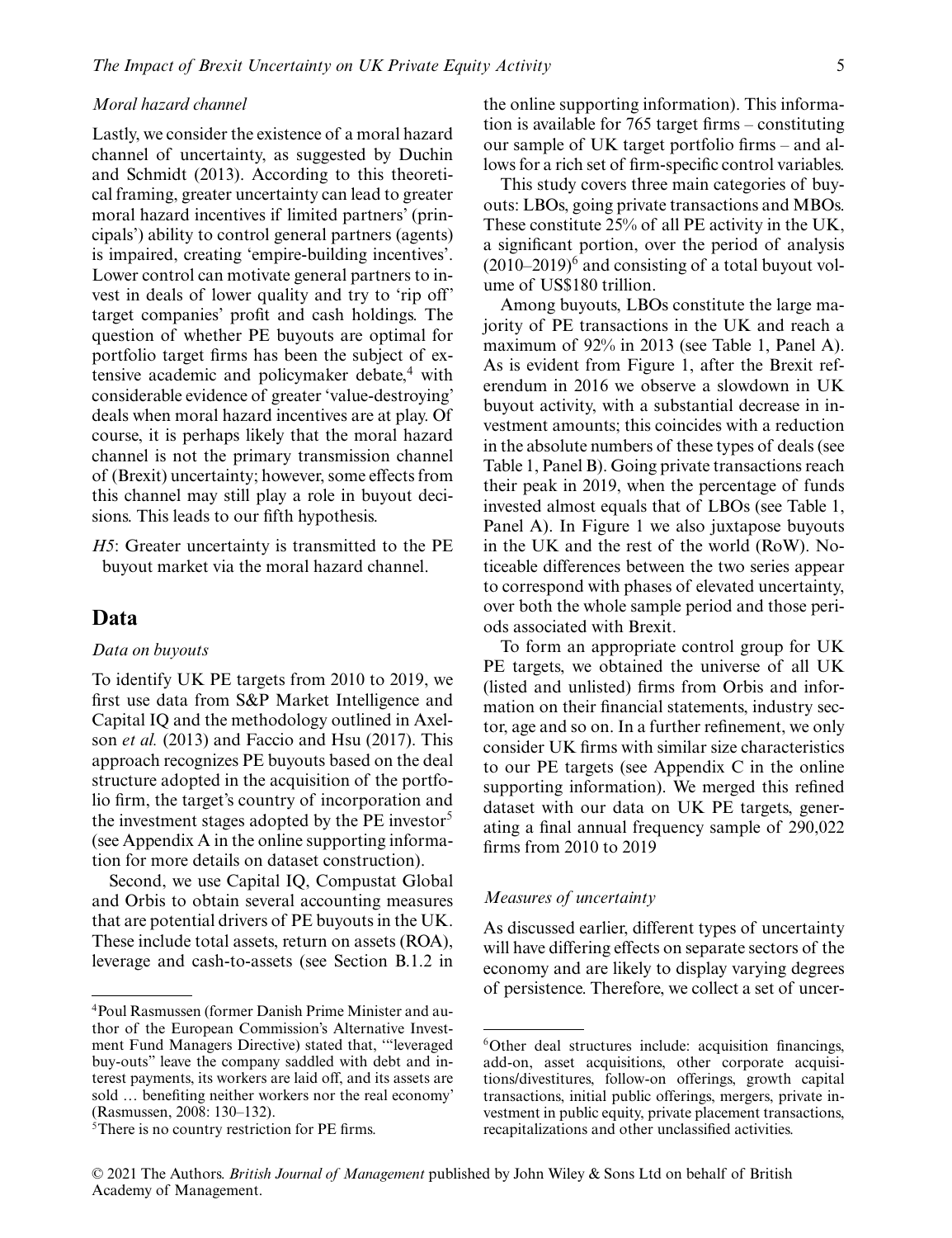

## (a) Natural logarithm of total buyout volume

(b) Yearly moving average



*Figure 1. Buyout activity in the UK vs. the rest of the world (RoW): (a) natual logarithm of total buyout volume; (b) yearly moving average [Colour figure can be viewed at wileyonlinelibrary.com]*

Notes: *The figure uses all deals with structure of leveraged buyout, management buyout and going private transactions. These are presented in (a) as the natural logarithm of the total number of buyout deals and of the total buyout volume in USD mn in the UK vs. in the RoW. In (b), we present instead the 12-month moving average of the total number of buyout deals and of the total buyout volume in USD mn in the UK vs. in the RoW. Both (a) and (b) indicate a strong deviation of the two series after the Brexit referendum. This is particularly elevated after the triggering of Article 50.*

© 2021 The Authors. *British Journal of Management* published by John Wiley & Sons Ltd on behalf of British Academy of Management.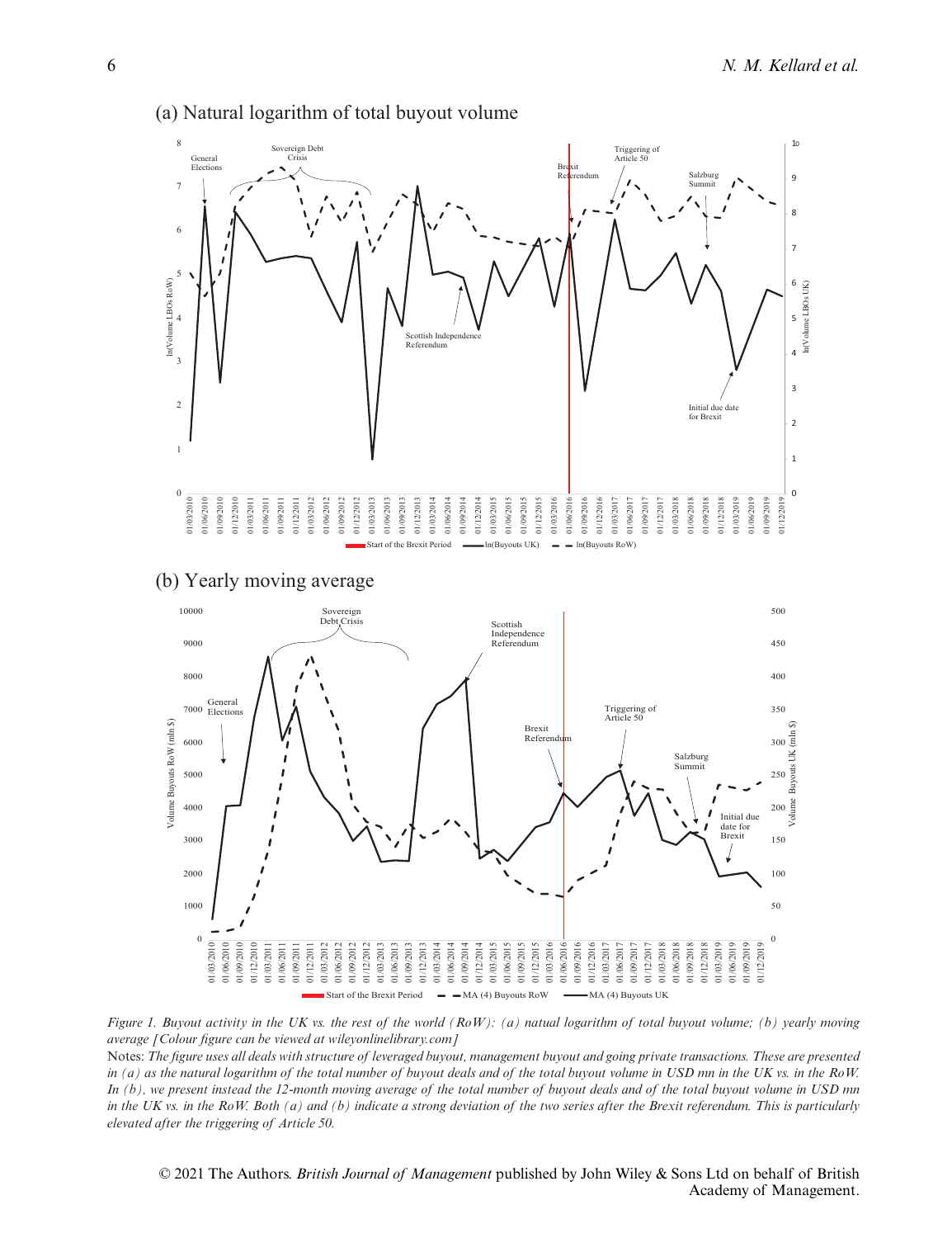| Date | Going private                                             | <b>LBO</b> | <b>MBO</b> | Total |
|------|-----------------------------------------------------------|------------|------------|-------|
|      |                                                           |            |            |       |
|      | Panel A: Percentage invested in each PE buyouts structure |            |            |       |
| 2010 | 10%                                                       | 74%        | 16%        | 100%  |
| 2011 | $6\%$                                                     | 70%        | 24%        | 100%  |
| 2012 | 12%                                                       | 78%        | 10%        | 100%  |
| 2013 | $0\%$                                                     | 92%        | $8\%$      | 100%  |
| 2014 | $8\%$                                                     | 80%        | 12%        | 100%  |
| 2015 | $0\%$                                                     | 89%        | 11%        | 100%  |
| 2016 | 14%                                                       | 81%        | $5\%$      | 100%  |
| 2017 | 22%                                                       | 72%        | $6\%$      | 100%  |
| 2018 | 31%                                                       | 66%        | $3\%$      | 100%  |
| 2019 | 43%                                                       | 56%        | $1\%$      | 100%  |
|      | Panel B: Total number of PE buyout deals in the UK        |            |            |       |
| 2010 | 9                                                         | 160        | 70         | 239   |
| 2011 | 12                                                        | 188        | 86         | 286   |
| 2012 | 10                                                        | 173        | 79         | 262   |
| 2013 | 1                                                         | 178        | 67         | 246   |
| 2014 |                                                           | 234        | 99         | 340   |
| 2015 |                                                           | 193        | 70         | 264   |
| 2016 | 4                                                         | 184        | 59         | 247   |
| 2017 | 6                                                         | 178        | 65         | 249   |
| 2018 | 4                                                         | 196        | 57         | 257   |
| 2019 | 7                                                         | 166        | 48         | 221   |

|  | Table 1. Investment in PE buyouts |  |  |  |
|--|-----------------------------------|--|--|--|
|--|-----------------------------------|--|--|--|

*Notes:* In this table we present British PE buyouts disaggregated in their individual deal structure: going private, LBO, MBO. In Panel A, we report the portion PE investment allocated to each of the three deal structures reported above in a given year. In Panel B, we report instead the total number of buyout deals in the UK in a considered year. Once again, we disclose both the aggregate number of deals in a given year and the individual amount of deals as divided: going private, LBO, MBO. The numbers of deals in Panel B include multiple purchases of the same target in a given year. In this case, each deal is considered as separate, even if it involves the same target.

tainty measures, which we explore in more detail below.

*Policy-related economic uncertainty.* Our first measure is the EPU index of Baker, Bloom and Davis (2016). The index measures domestic uncertainty derived from British newspapers by examining the frequency of words identifying several dimensions of uncertainty related to government. To extract the monthly value of policy uncertainty, the index is then normalized to obtain a standard deviation of 1 and a mean 100 before 2011.

The index cleverly captures a dimension of uncertainty (sentiment) concerning government policies that were previously difficult to quantify. As reported in Baker, Bloom and Davis (2016), at a macro level, the EPU index displays a high correlation with popular uncertainty measures (e.g. implied stock market volatility) and a lack of bias towards newspapers' political orientation. Moreover, the EPU index seems to have some success in predicting variations in employment and investment. As a result, this measure of uncertainty is widely used in the extant economic and finance literature.

As shown in Figure 2, the EPU index increased at the start of the GFC and most strikingly, we can observe a sharp increase during 2016, at the time of the Brexit referendum. The 'Brexit period' itself seems to be characterized by more volatility in the EPU index.

*Index of macroeconomic uncertainty.* Our second measure of uncertainty is an index of macroeconomic uncertainty produced by the Bank of England (cf. Haddow *et al.*, 2013). The index considers a wide range of dimensions of uncertainty, which are aggregated by the bank using principal component analysis and subsequently, retrieving the first principal component. In more detail, the index includes the 3-month option-implied volatility of the FTSE All-Share index, and the 3-month optionimplied volatility of sterling–euro and sterling– dollar export-weighted exchange rates, as generic proxies of overall corporate sector uncertainty. It also incorporates the dispersion of annual

© 2021 The Authors. *British Journal of Management* published by John Wiley & Sons Ltd on behalf of British Academy of Management.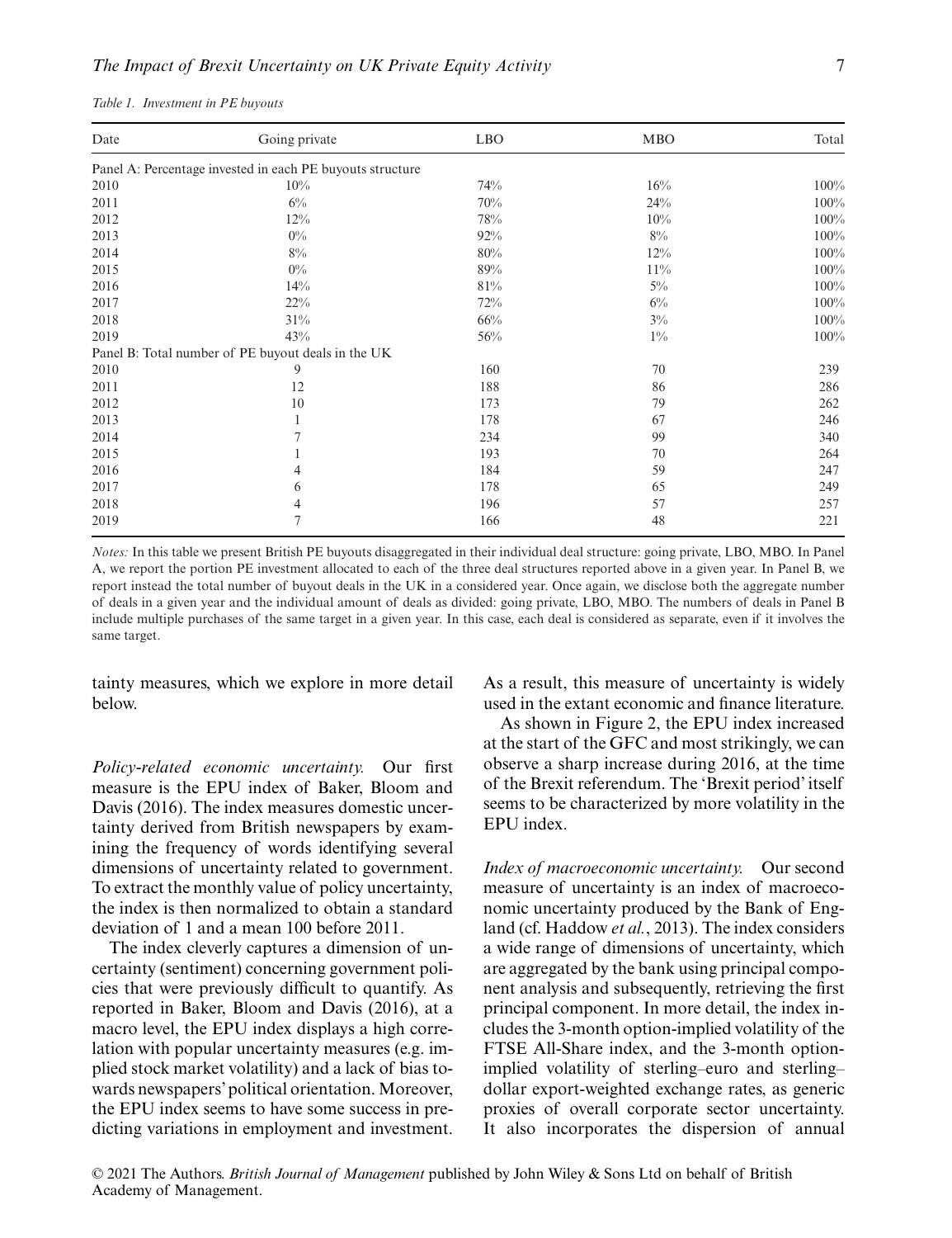

*Figure 2. Brexit uncertainty and UK economic policy uncertainty* Notes: *Monthly data are used for this figure. EPU and BUI represent the indices of economic policy uncertainty and Brexit uncertainty, respectively. The shaded area corresponds to the period onwards from the Brexit referendum.*

company earnings GDP growth forecasts, which provide a supply-side measure of private sector uncertainty. Lastly, as a proxy for demand-side uncertainty, the measure uses several surveys assessing businesses' expectations and sentiment, such as: (i) the GfK unemployment expectations balance; (ii) the CBI 'demand uncertainty limiting investment' score; and (iii) the number of press articles citing 'economic uncertainty'. The former two surveys are used by the bank to assess the impact of greater unemployment and households' precautionary savings on domestic demand; the latter is meant as a barometer of the 'public mood'.

*FTSE All-Share index and sterling option-implied volatility.* We separately include the FTSE All-Share index and sterling option-implied volatility

(described above) in our regression models as indicators of financial (stock and FX) market uncertainty. Equity option-implied volatility is one of the most popular measures of financial market uncertainty. The underlying idea is that the higher the uncertainty about the future performance of the UK stock market, the higher the price that investors – including PE investors highly exposed to their target performance – would be prepared to pay for options hedging their risk. This measure, therefore, provides a forward-looking measure of investors' expectations after an uncertainty shock.

In the wake of the Brexit referendum, UK investors and businesses observed drastic variations in the value of sterling. In October 2016, during the so-called 'sterling flash crash', the dollar rate fell below \$1.20 (as low as 1.15\$), reaching the low-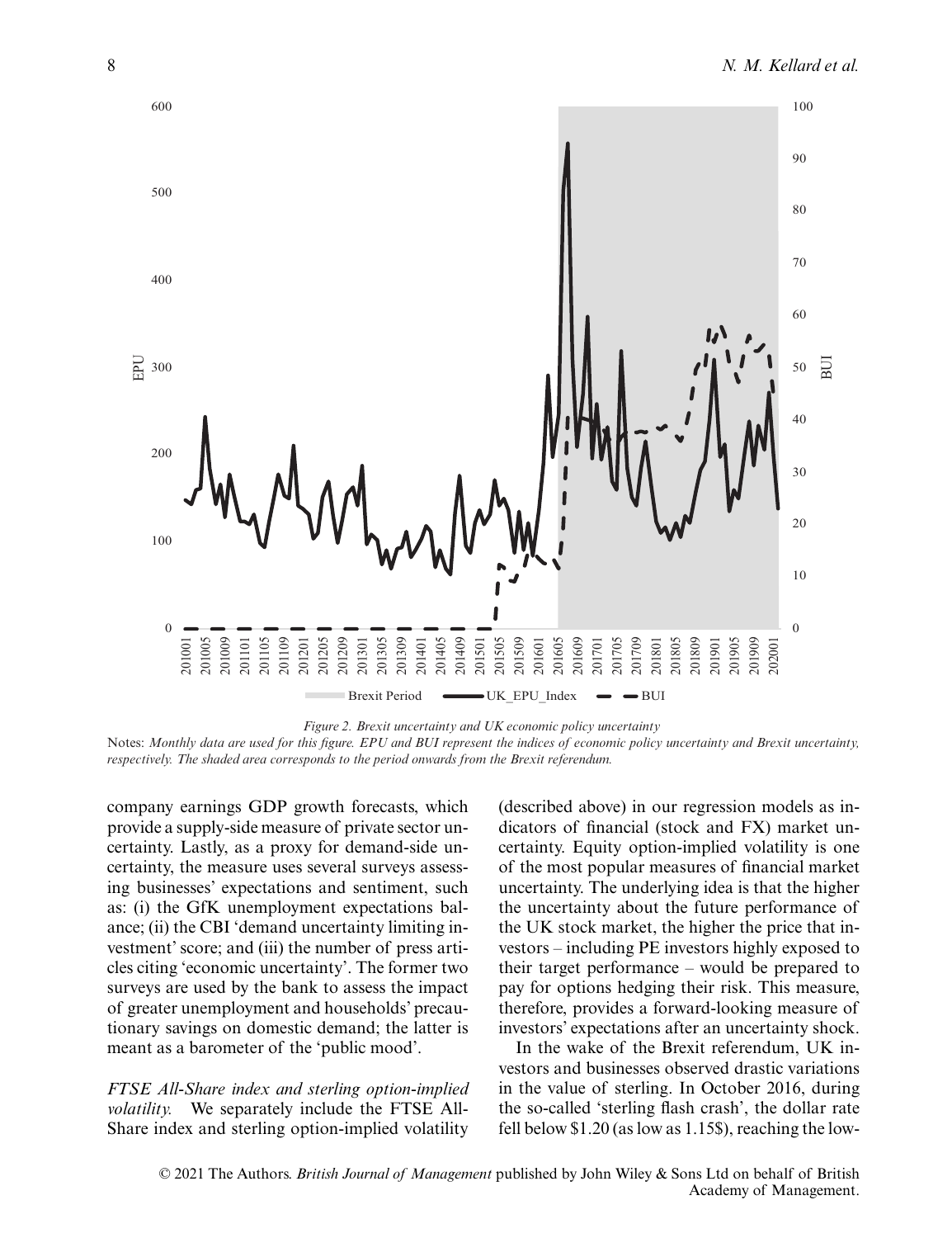

*Figure 3. Other measures of uncertainty in the UK*

Note: *Annual data are used for this figure.*

est value since 1985, and experienced an unprecedented level of volatility. Sharp variations in the exchange rate significantly affect UK businesses, by impacting their export prices – reducing their export-related revenues – and increasing the cost of imported production input. For PE firms, a significant decrease in operating financial performance reduces the incentive to invest in UK businesses. In Figure 3, we show the time-series pattern of uncertainty across all the previously described measures.

*Brexit Uncertainty Index.* In an attempt to isolate the effect of Brexit-specific uncertainty on UK firms, we employ the Bloom *et al.* (2019) BUI. This index is built using survey data from the Decision Maker Panel (DMP), a monthly survey performed on a wide sample of UK firms across several industries. Through the survey, the authors estimate the extent to which Brexit has been affecting British firms, which industries have been more impacted and how.7 The BUI crucially extends the scope of the DMP by estimating the portion of firms heavily affected by Brexit uncertainty – measured as the percentage of CFOs reporting Brexit in the top three sources of uncertainty in the DMP survey.

 $7$ This is accomplished by asking detailed questions to CFOs on their exposure to Brexit (e.g. by asking about their share of sales to the EU, their share of EU exports or the share of EU migrants in their workforce) and their expected percentage change in performance in comparison to the previous fiscal year (Bloom *et al.*, 2019, 2020).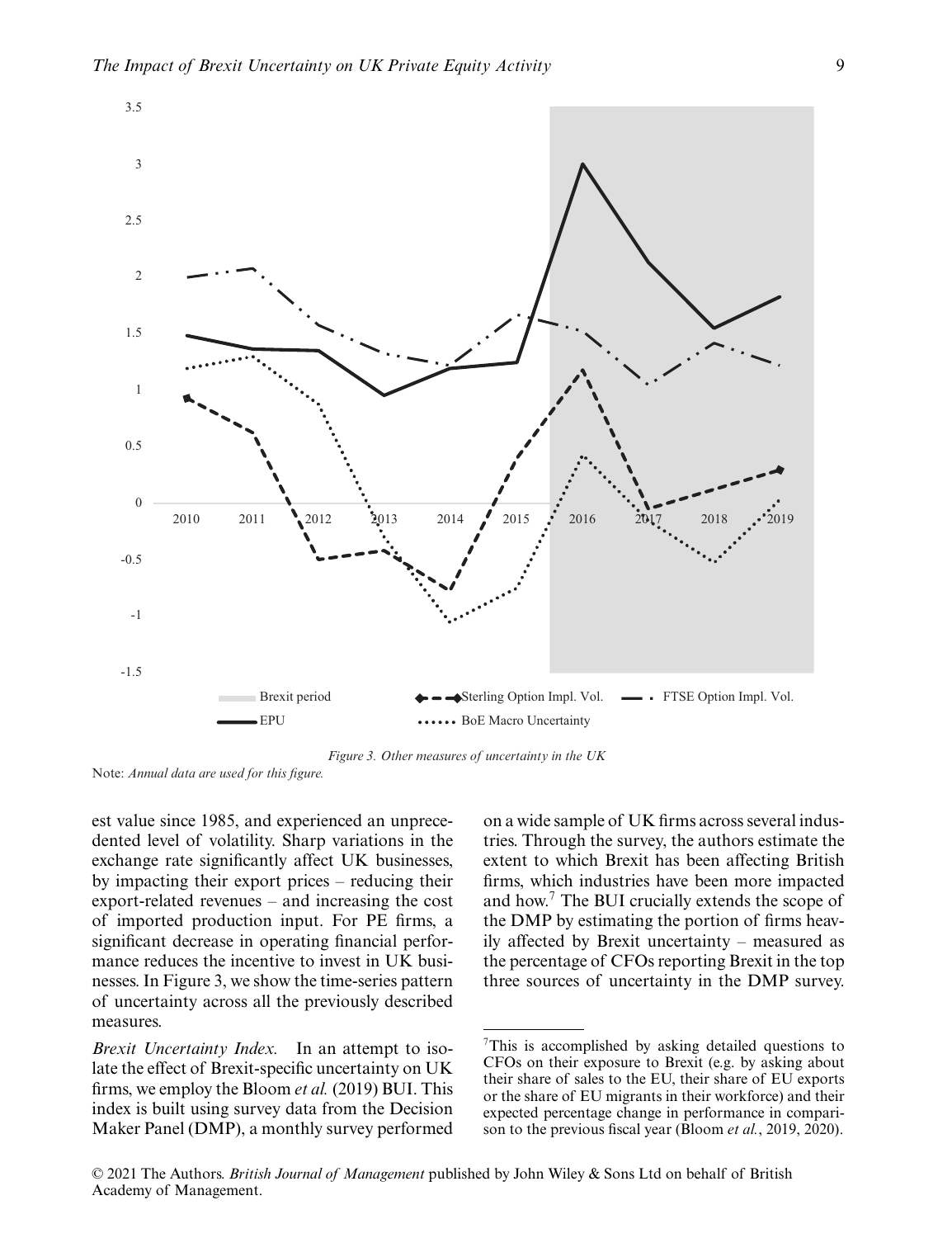BUI, therefore, provides a relatively clear-cut identification of the transmission of Brexit uncertainty to the UK corporate sector.

In Figure 2, we present a graphical representation of the BUI, alongside the EPU index. Compared to the EPU index and other indexes of uncertainty, uncertainty captured by the BUI remains elevated and even increases following the referendum. Notably, the highest values of Brexit uncertainty appear in 2018–2019 (i.e. close to the original deadline for Brexit negotiations), when more than 50% of all CFOs surveyed in the DMP report Brexit as one of the top three sources of uncertainty for their firm.

#### *Other macroeconomic and industry specific control variables*

In line with Valkama *et al.* (2013), we also include several macroeconomic and industry control variables. According to the authors, these are in fact important drivers of buyout returns in the UK – in particular target industry growth fundamentals, which explains most of the heterogeneity in PE investors' performance.<sup>8</sup> Our first macroeconomic control is a proxy for the UK economic activity (henceforth 'Investment Opportunity Index'). This is computed using several proxies of the future performance of the economy, such as: (i) the agents' survey of investment intentions, Confederation of British Industry (CBI) survey on investment intentions, Bank of England's general economic situation expectations survey; (ii) Bank of England's household personal financial situation expectations survey and unemployment projection (inverted); and (iii) Bank of England one yearahead GDP growth forecast at market rates. To avoid multicollinearity issues, without losing information, we compute the first principal component of the series reported above. We also control for market liquidity using the UK TED spread, employing data collected from the Bank of England.

As industry-specific controls, we use the industry median of proxies for equity valuation (i.e. 36-month cumulative stock return) and volatility (i.e. standard deviation of the former variable), as indicators of industry performance. We include industry median Tobin's q as an additional forward-looking proxy of firms' valuation, where a high Tobin's q indicates high valuation periods. Lastly, to create proxies for industry-level economic shocks, we combine CRSP and Compustat Global databases and follow Harford (2005) to construct each of the 48 Fama and French (1997) industries (see Appendix B in the online supporting information).

# **Empirical methodology and results**

## *The response of PE buyouts to different measures of uncertainty*

In this section we examine investment dynamics at the firm level. Specifically, using a logit model, we estimate the probability of a buyout – investing in an LBO, MBO and/or going private transaction – as a function of the mean level of uncertainty in the previous year, after controlling for numerous determinants of PE investment. In our logit regression model therefore,  $Y_i = 1$  if a given firm *j* receives a buyout in year  $t + 1$ ;  $Y_i = 0$  if firm *j* does not receive a buyout. Subsequently, we estimate the probability of  $Y_i = 1$  given a set of firmlevel, industry-level and macro-level independent variables in the following manner:

$$
P(Y = 1 | x_1, x_2, \ldots, x_n) = f(x_1, x_2, \ldots, x_n).
$$
\n(1)

*Uncertainty and the likelihood of a buyout.* The results of our baseline logit estimations, presented in Table 2, support H1 since for several uncertainty measures, greater uncertainty significantly reduces the likelihood of PE buyouts the following year.

In particular, the EPU index, sterling optionimplied volatility and BUI (see Table 2, columns 1, 3 and 5, respectively) are negatively signed and statistically significant, the first and latter measure at the 1% level. In other words, increases in these three measures significantly reduce the likelihood of UK PE buyouts in the upcoming year. Turning to the marginal effects of the considered logit models (at the mean), consider the case of BUI, the most explicit measure of Brexit uncertainty.<sup>9</sup> Here, a 1% increase in BUI leads to a mean marginal decrease in the likelihood of buyouts in the following year of about 0.016%, corresponding to approxi-

<sup>8</sup>Valkama *et al.* (2013) find that in the UK economic performance, industry growth and stock market returns are the main predictors of PE buyout returns.

<sup>&</sup>lt;sup>9</sup>See Table A.6 in the online supporting information for the marginal effects.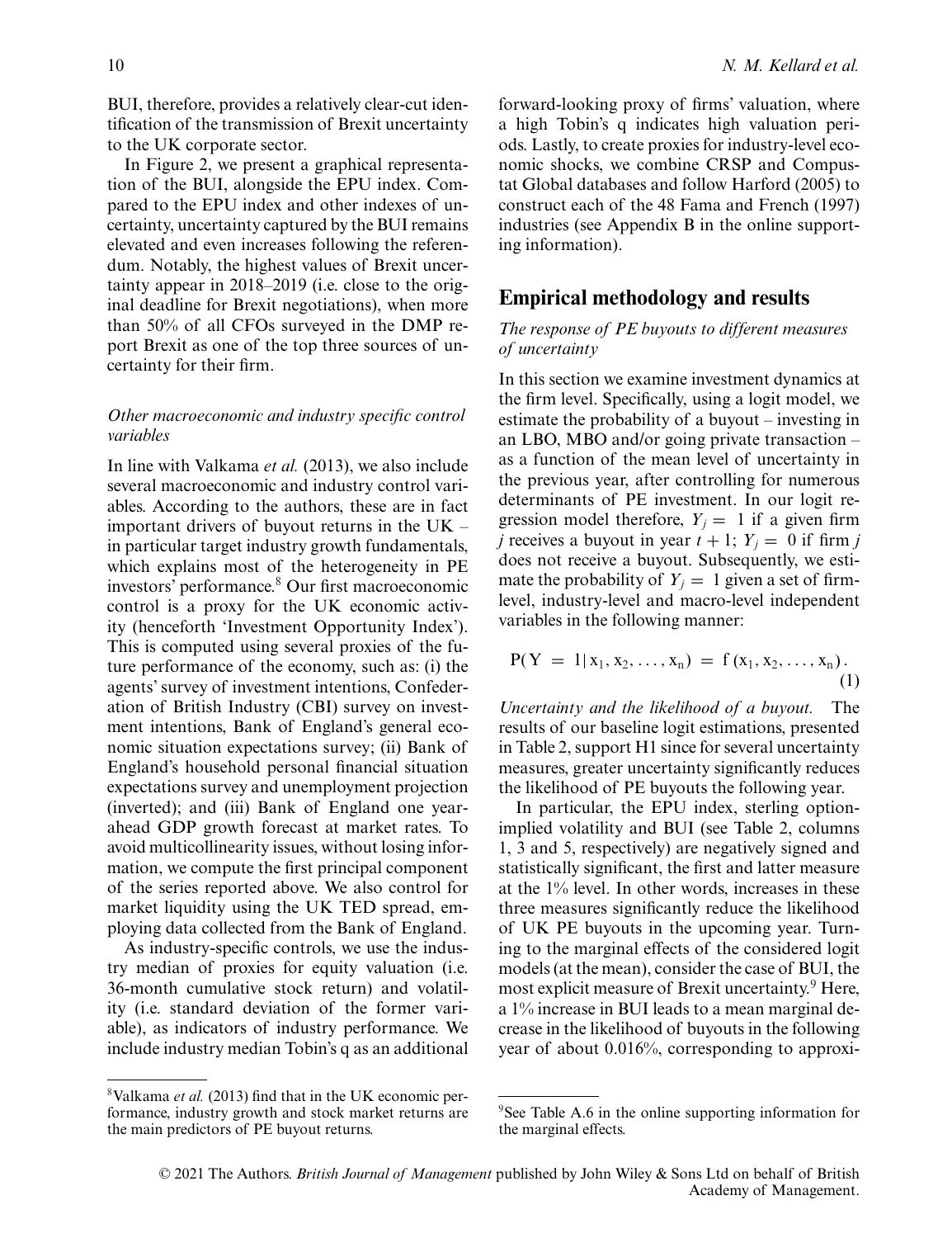*Table 2. Uncertainty and PE buyout activity*

|                                    | (1)                     | (2)                     | (3)                     | (4)                     | (5)                     |
|------------------------------------|-------------------------|-------------------------|-------------------------|-------------------------|-------------------------|
|                                    | Buyout $t+1$            | Buyout $t+1$            | Buyout $t+1$            | Buyout $t+1$            | Buyout $t+1$            |
| Policy uncertainty (EPU)           | $-0.280$ ***<br>(0.089) |                         |                         |                         |                         |
| Macro uncertainty                  |                         | $-0.032$<br>(0.099)     |                         |                         |                         |
| Sterling option-implied volatility |                         |                         | $-0.165$ **<br>(0.071)  |                         |                         |
| FTSE option-implied volatility     |                         |                         |                         | 0.062<br>(0.172)        |                         |
| Brexit uncertainty (BUI)           |                         |                         |                         |                         | $-0.108$ ***<br>(0.026) |
| Investment opportunity             | $-0.096*$<br>(0.057)    |                         | $-0.073$<br>(0.057)     |                         | $-0.014$<br>(0.034)     |
| Industry shock                     | $0.354$ ***             | $0.356$ ***             | $0.368$ ***             | $0.354$ ***             | $0.377$ ***             |
|                                    | (0.078)                 | (0.078)                 | (0.080)                 | (0.078)                 | (0.077)                 |
| TED spread                         | $-1.451$<br>(0.911)     | $-0.501$<br>(0.885)     | $-1.011$<br>(0.931)     | $-0.616$<br>(0.939)     |                         |
| Industry cumulative returns        | $-0.771$ ***            | $-0.696$ ***            | $-0.808$ ***            | $-0.641**$              | $-0.531**$              |
|                                    | (0.222)                 | (0.249)                 | (0.237)                 | (0.251)                 | (0.234)                 |
| Industry cumulative STD returns    | 0.237                   | 0.418                   | 0.501                   | 0.325                   | $-0.399$                |
|                                    | (0.598)                 | (0.602)                 | (0.588)                 | (0.613)                 | (0.640)                 |
| Industry q                         | $0.443$ ***             | $0.440$ ***             | $0.412***$              | $0.451$ ***             | $0.499$ ***             |
|                                    | (0.094)                 | (0.094)                 | (0.098)                 | (0.095)                 | (0.090)                 |
| Total assets                       | $0.004$ ***             | $0.005$ ***             | $0.004$ ***             | $0.005$ ***             | $0.005$ ***             |
|                                    | (0.001)                 | (0.001)                 | (0.001)                 | (0.001)                 | (0.001)                 |
| <b>ROA</b>                         | $0.005$ ***             | $0.005$ ***             | $0.005$ ***             | $0.005$ ***             | $0.005$ ***             |
|                                    | (0.002)                 | (0.002)                 | (0.002)                 | (0.002)                 | (0.002)                 |
| Leverage                           | $-0.000$                | $-0.000$                | $-0.000$                | $-0.000$                | $-0.000*$               |
|                                    | (0.000)                 | (0.000)                 | (0.000)                 | (0.000)                 | (0.000)                 |
| Cash-to-asset                      | $-1.593$ ***<br>(0.254) | $-1.593$ ***            | $-1.593$ ***<br>(0.255) | $-1.592$ ***<br>(0.255) | $-1.590$ ***<br>(0.253) |
| Constant                           | $-6.640$ ***            | (0.255)<br>$-7.295$ *** | $-7.159$ ***            | $-7.385$ ***            | $-7.243$ ***            |
| Observations                       | (0.328)                 | (0.254)                 | (0.265)                 | (0.321)                 | (0.196)                 |
|                                    | 412,622                 | 412,622                 | 412,622                 | 412,622                 | 412,622                 |

*Notes:* The table displays the results of our baseline logistic regression of the likelihood of a buyout (buyout t+1) on economic policy uncertainty (column 1), macro-economic uncertainty (column 2), sterling option-implied volatility index (column 3), FTSE All-Share option-implied volatility index (column 4) and Brexit uncertainty (column 5). All regressions are supplemented with several controls for industry and target-specific economic fundamentals. In each regression, the dependent variable assumes a value of 1 if at time t+1 a certain target firm is the object of a buyout, and 0 otherwise. All independent variables are continuous and measured instead at time t. Further in-depth information on the variables included in this table is reported in the Section B.1 of the online supporting information. \*\*\*, \*\*, \* mark regression coefficients significant at the 1%, 5%, 10% level. Standard errors are reported in parentheses.

mately 79% of the unconditional probability of a buyout during the Brexit period.

By contrast, in Table 2, both the Bank of England macroeconomic uncertainty index and the FTSE All-Share option-implied volatility are not significant at the 10% level (see columns 2 and 4). We gently attribute this finding to the different components and forecast horizons of the uncertainty measures; for example, the FTSE All-Share option-implied volatility might be considered a short-term indicator. In any case, such a result sheds light on the importance of considering differences in indicators of uncertainty when assessing impact on domestic economic activity and investment.

Other control variables included in the regressions are portfolio targets' specific controls, such as the natural logarithm of the firm assets, ROA, firms' leverage (computed as liabilities-overequity), and cash and equivalents-over-assets. As standard, some control variables are omitted from the regression if they display high correlation with the core explanatory variable of the regression, to avoid multicollinearity problems (see Appendix D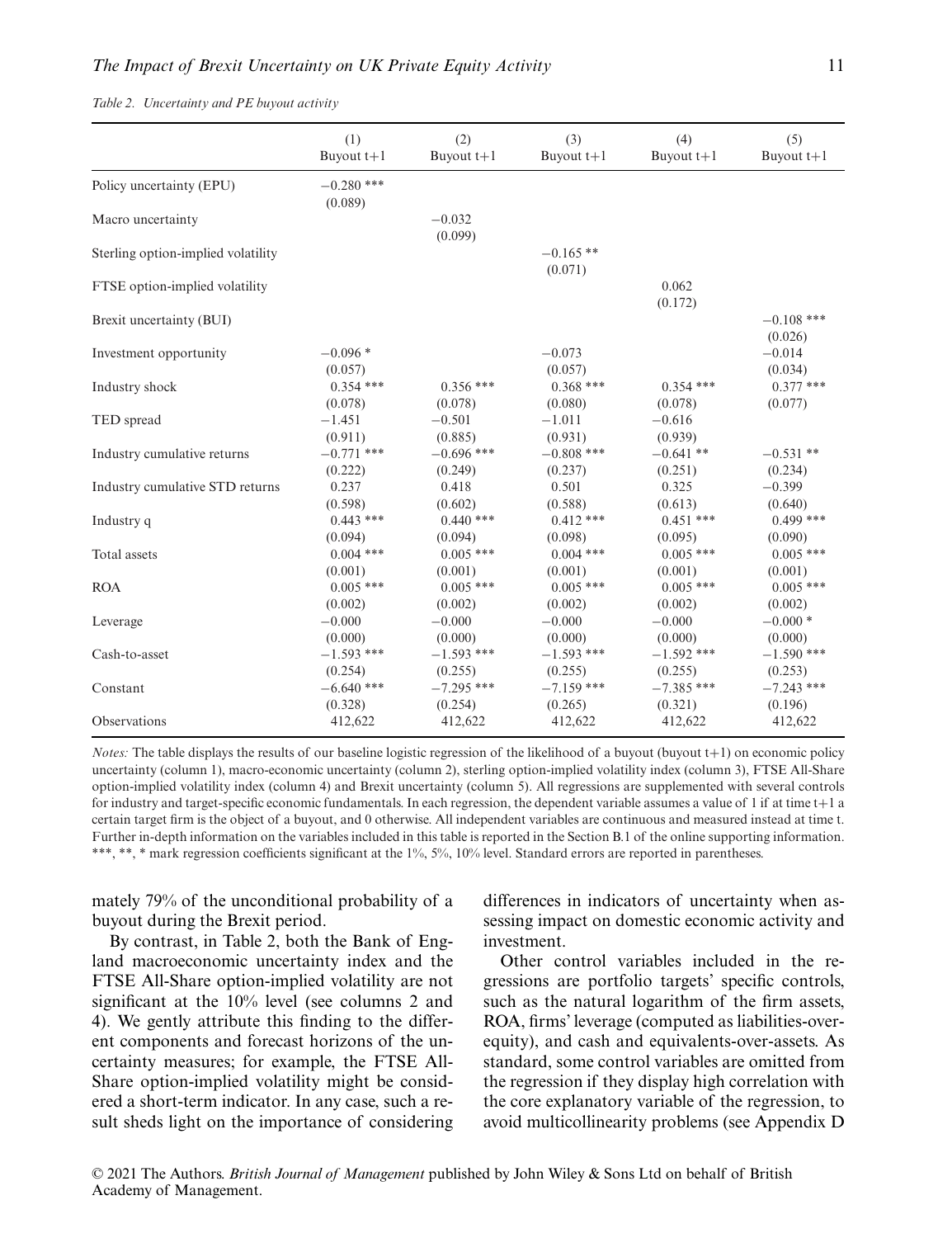|                                             | (1)<br>Buyout $t+1$     | (2)<br>Buyout $t+2$     | (3)<br>Buyout $t+3$ | (4)<br>Buyout $t+4$ | (5)<br>Buyout $t+5$ |
|---------------------------------------------|-------------------------|-------------------------|---------------------|---------------------|---------------------|
| Panel A: Economic policy uncertainty        |                         |                         |                     |                     |                     |
| Policy uncertainty (EPU)                    | $-0.280$ ***<br>(0.089) | $-0.225$ ***<br>(0.086) | $-0.095$<br>(0.077) | $0.793*$<br>(0.415) | 0.462<br>(0.602)    |
| <b>Observations</b>                         | 412.622                 | 362,609                 | 311,788             | 261.615             | 214,549             |
| Macroeconomic controls                      | Yes                     | Yes                     | Yes                 | Yes                 | Yes                 |
| Industry-level controls                     | Yes                     | Yes                     | Yes                 | Yes                 | Yes                 |
| Firm-level controls                         | Yes                     | Yes                     | Yes                 | Yes                 | Yes                 |
| Panel B: Sterling option-implied volatility |                         |                         |                     |                     |                     |
| Sterling option-implied volatility          | $-0.165**$              | $-0.181$ ***            | $-0.007$            | $0.220$ **          | 0.132               |
|                                             | (0.071)                 | (0.069)                 | (0.065)             | (0.089)             | (0.122)             |
| <b>Observations</b>                         | 412,622                 | 362,609                 | 311,788             | 261,615             | 214,549             |
| Macroeconomic controls                      | Yes                     | Yes                     | Yes                 | Yes                 | Yes                 |
| Industry-level controls                     | Yes                     | Yes                     | Yes                 | Yes                 | Yes                 |
| Firm-level controls                         | Yes                     | Yes                     | Yes                 | Yes                 | Yes                 |
| Panel C: Brexit uncertainty index           |                         |                         |                     |                     |                     |
| Brexit uncertainty (BUI)                    | $-0.108$ ***            | $-0.101$ ***            | $-0.077$            | $-0.189$            |                     |
|                                             | (0.026)                 | (0.032)                 | (0.051)             | (0.189)             |                     |
| <b>Observations</b>                         | 412,622                 | 362,609                 | 311,788             | 261,615             |                     |
| Macroeconomic controls                      | Yes                     | Yes                     | Yes                 | Yes                 |                     |
| Industry-level controls                     | Yes                     | Yes                     | Yes                 | Yes                 |                     |
| Firm-level controls                         | Yes                     | Yes                     | Yes                 | Yes                 |                     |

#### *Table 3. The persistence of uncertainty effects*

*Notes:* The table displays the results of a logistic regression of the likelihood of a buyout in the future (buyout t+1; buyout t+2; buyout t+3; buyout t+4; buyout t+5) on economic policy uncertainty (Panel A), sterling option-implied volatility (Panel B) and Brexit uncertainty (Panel C). All regressions are supplemented with several controls for industry and target-specific economic fundamentals, which for space reasons are not presented. In each regression, the dependent variable assumes a value of 1 if at time  $t+1$ ,  $t+2$ ,  $t+3$ , t+4, t+5 a certain target firm is the object of a buyout, and 0 otherwise. All independent variables are continuous and measured instead at time t. Further in-depth information on the variables included in this table is reported in Section B.1 of the online supporting information.

\*\*\*, \*\*, \* mark regression coefficients significant at the 1%, 5%, 10% level. Standard errors are reported in parentheses. We cannot produce 5-year ahead predictions, since the BUI is different from zero between 2015 and 2019 (i.e. the time window is too narrow).

in the online supporting information). In each regression we use robust standard errors clustered at the level of the buyout target (portfolio firm). Moreover, we include industry and firm-level variables measured in the previous fiscal year (t).

*The persistence of uncertainty effect on buyouts.* Following our baseline results in Table 2, we assess the persistence of the effect of an uncertainty shock on buyout activity. If greater uncertainty leads PE investors to delay investment, rather than reduce it, we would expect a reversal in the logit coefficient sign. Therefore, in Table 3, we re-explore our baseline regression, this time considering the likelihood of a buyout up to 5 years ahead  $(t+1)$ ,  $t+2$ ,  $t+3$ ,  $t+4$ ,  $t+5$ ), given an uncertainty shock at time t (controlling for industry and macroeconomic shocks).

We start our analysis on the persistence of uncertainty by analysing economic policy uncertainty, or EPU. As reported in Table 3, Panel A, we do not observe a sign reversal in the response to greater policy uncertainty in the three following years – although after 2 years the level of significance reduces. The coefficient sign of the EPU index changes in year  $t+4$ , indicating that after an event increasing policy uncertainty on average it takes 4 years for PE investment to recover (the PE investment receives a 4-year delay). This provides evidence for both the economic significance and persistence of a policy uncertainty shock to PE investment, which is in line with our H2. Additionally, we observe in Table 3, Panel B that sterling uncertainty significantly reduces the likelihood of a buyout for years  $(t+1$  and  $t+2$ ) with no significant reversal in  $t+3$ . As for the EPU index, we observe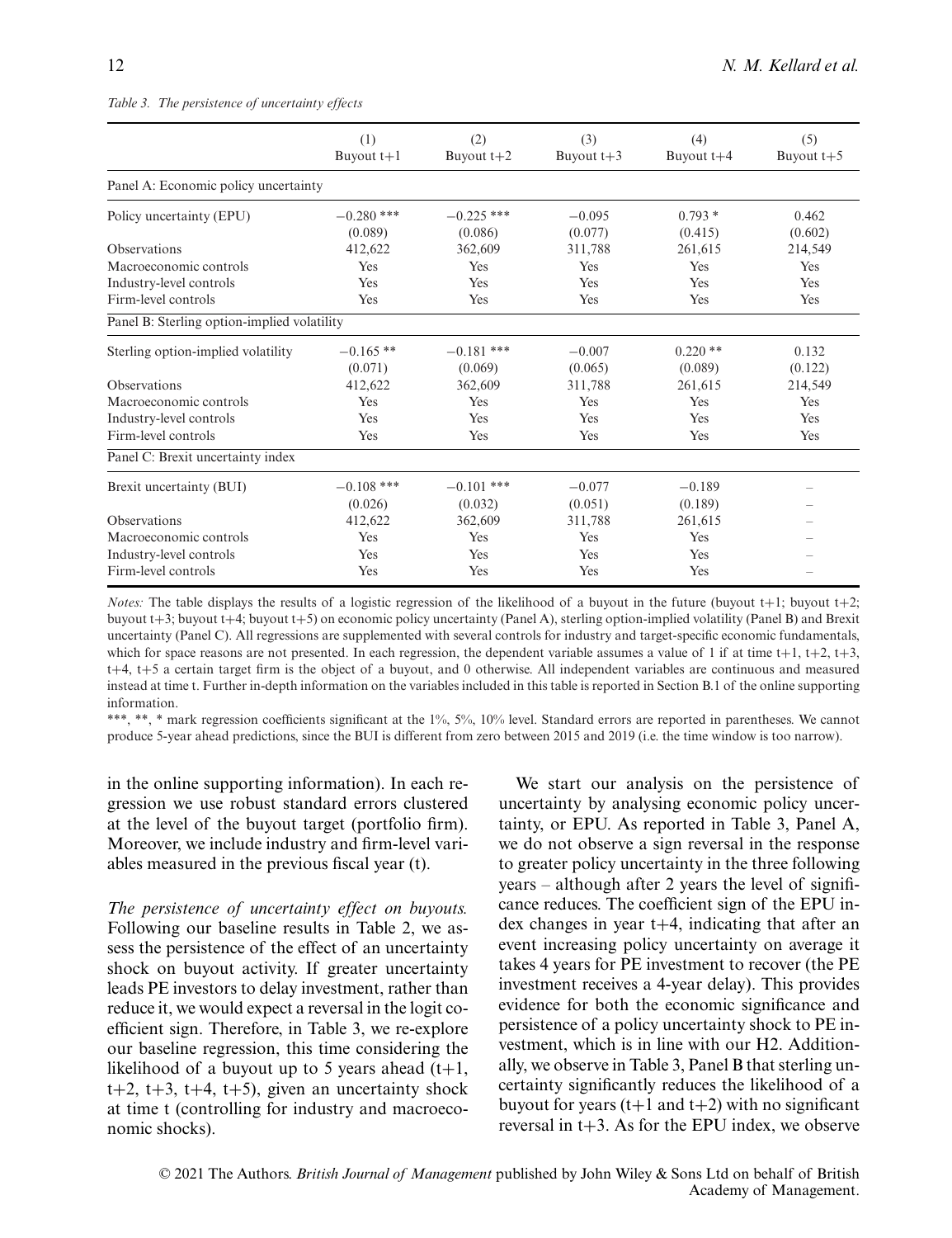|                                       | US sample              |                        |                        |                        | UK sample              |                        |  |  |
|---------------------------------------|------------------------|------------------------|------------------------|------------------------|------------------------|------------------------|--|--|
|                                       | (1)<br>Buyout $t+1$    | (2)<br>Buyout $t+1$    | (3)<br>Buyout $t+1$    | (4)<br>Buyout $t+1$    | (5)<br>Buyout $t+1$    | (6)<br>Buyout $t+1$    |  |  |
| Policy uncertainty (EPU)              | $0.090***$<br>(0.030)  |                        |                        | $-0.288***$<br>(0.087) |                        |                        |  |  |
| Sterling option-implied<br>volatility |                        | $-0.144***$            |                        |                        | $-0.251***$            |                        |  |  |
|                                       |                        | (0.019)                |                        |                        | (0.052)                |                        |  |  |
| Brexit uncertainty (BUI)              |                        |                        | $-0.008$<br>(0.007)    |                        |                        | $-0.080***$<br>(0.018) |  |  |
| Constant                              | $-2.539***$<br>(0.397) | $-2.345***$<br>(0.398) | $-2.386***$<br>(0.395) | $-1.958***$<br>(0.131) | $-2.311***$<br>(0.015) | $-2.295***$<br>(0.021) |  |  |
| Observations                          | 60,024                 | 60,024                 | 60,024                 | 10,008                 | 10,008                 | 10,008                 |  |  |
| Industry-level FE                     | Yes                    | Yes                    | Yes                    | Yes                    | Yes                    | Yes                    |  |  |

*Table 4. Comparing the impact of uncertainty on buyouts in the UK vs. the USA*

*Notes:* The table displays in columns 1, 2 and 3 the results of a fixed effect logistic regression of the likelihood of a buyout in the USA in year t+1 on several UK measures of uncertainty: EPU, sterling option-implied volatility and BUI. All regressions are supplemented with industry effects. In columns 4, 5 and 6, we repeat this model specification on our baseline UK buyouts sample to provide a clear comparison of the regression coefficients of our uncertainty measures. In both regression models, we do not include a control sample of firms that are never the target of PE buyouts.

\*\*\*, \*\*, \* mark regression coefficients significant at the 1%, 5%, 10% level. Standard errors are reported in parentheses.

a sign reversal in the likelihood of a buyout 4 years after sterling uncertainty arose, which leads us to conclude that sterling uncertainty causes an average 4-year delay of PE buyouts. Finally, Table 3, Panel C presents the impact of Brexit uncertainty on the future likelihood of a buyout. In a strong confirmation of H2, one can observe that the response of 3-year-ahead buyout volume to BUI is negative and persistent. Eventually, it has no significant effect on the likelihood of a buyout in year  $t + 4.$ 

Overall, we observe that Brexit uncertainty leads to an average 4-year delay in PE buyout, after which investment is recovered. Following the second year ahead of the uncertainty event, the coefficient of year  $t+3$  is often not significant, while that of year  $t+4$  is instead positive and significant for the EPU and sterling uncertainty variables.

*Country counterfactual using the US PE market.* To further establish the findings, we re-run our analysis for a country that has not experienced Brexit and hence should not be negatively affected by the related uncertainty. Arguably, one could even postulate that the US market could have profited from Brexit by attracting PE capital. In such a context, the coefficient estimate on uncertainty measures associated with Brexit should be either insignificant or even positive.

For this purpose, we use the sample selection criteria adopted earlier (for UK PE targets) and create a comparable sample of US private equity target firms (exploiting the data from Capital IQ). As the Brexit uncertainty shock is specifically localized in Britain and the EU, testing our baseline models on this last sample may further validate our findings and support the lack of sampling bias in our results. Given the lack of identical firm and industry-specific variables in the new sample, we perform a panel fixed effect logistic regression using industry and time fixed effects. We include in the regression our baseline models' variables of uncertainty (i.e. EPU, sterling option-implied volatility and BUI).

Our results, reported in Table 4, show that the Brexit dimensions of uncertainty adopted in our baseline model (with the exception of sterling option-implied volatility, which also accounts for USD uncertainty) have a strikingly positive effect on the likelihood of a buyout in the USA. This indicates that Brexit uncertainty had an important and UK-specific negative effect on PE activity, supporting the validity of our prior results and potentially pointing to cross-country spillover effects arising from Brexit.

*Additional results.* In Appendix F in the online supporting information, we present some additional results. First, we re-estimate the baseline

© 2021 The Authors. *British Journal of Management* published by John Wiley & Sons Ltd on behalf of British Academy of Management.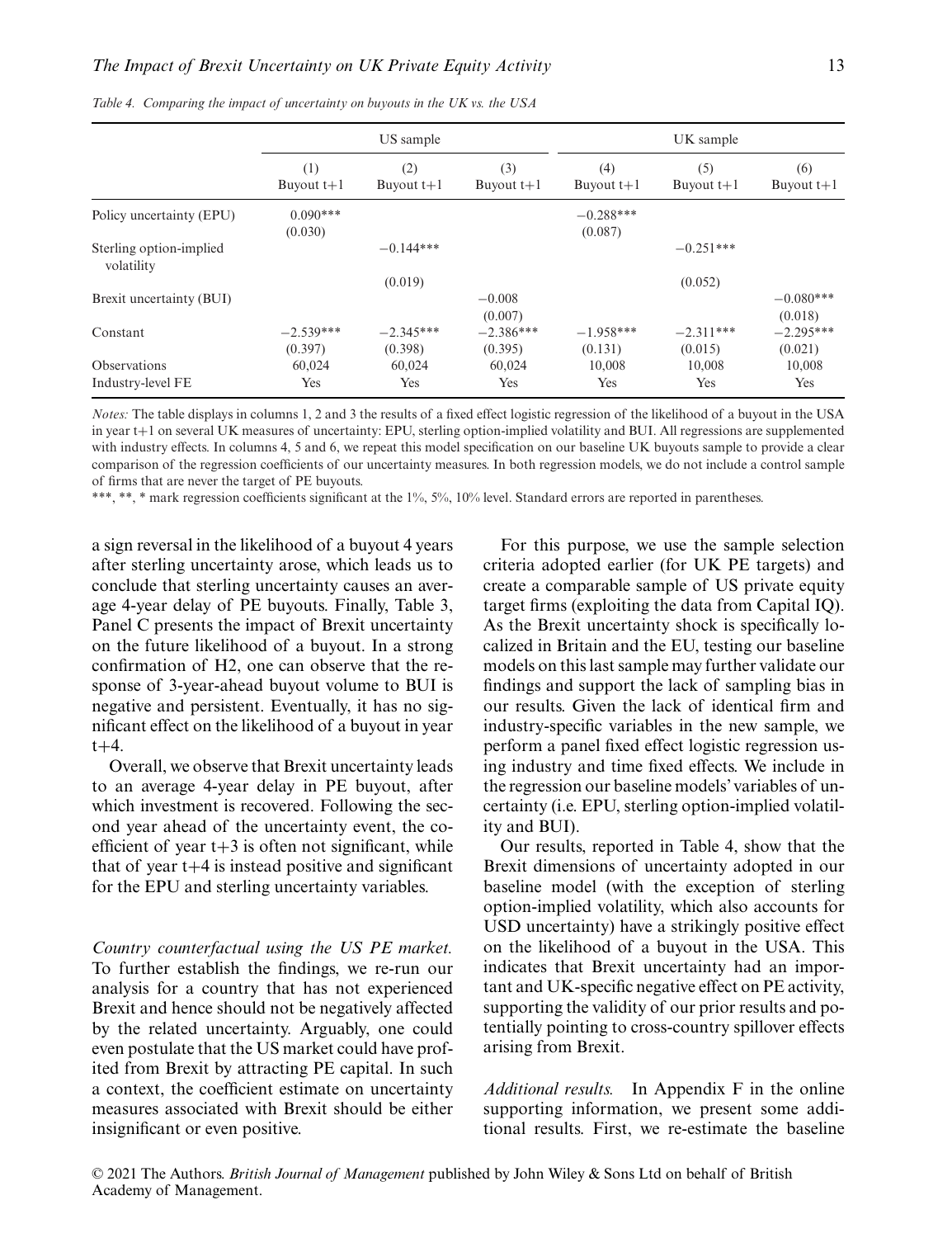regression during the 'Brexit period' (2016–2019) and find that uncertainty has a significantly negative impact on PE buyout activity (Section F.1). Second, we follow the merger waves literature to account for the counter-cyclicality of target firms' valuations. We show that the key result about the negative effect of uncertainty is robust.

# **The transmission channels of uncertainty to the PE market**

We investigate the three postulated transmission channels of uncertainty characterized in H3–H5 and developed earlier. First, we consider predictions from theory, predicting that uncertainty will increase the real option (general partner incentive) to delay investment (cf. Gulen and Ion, 2016; Quigg, 1993). Bloom *et al.* (2018), analysing the impact of Brexit on business investment, found a significant decrease in business investment in the UK since the Brexit referendum. Likewise, other authors such as Serwicka and Tamberi (2018), or McGrattan and Waddle (2020), found evidence of a significant shift of foreign direct investment (FDI) from the UK to other countries in the EU. Second, we test the potential effect of a greater interim risk channel, known to significantly depress equity valuations (see Bhagwat, Dam and Harford, 2016) in the interim period between announcement and completion of an acquisition. Finally, we test the existence of a greater moral hazard incentive, created by the high period of uncertainty and leading limited partners to have lower control and ability to assess the performance of general partners. According to this argument, when uncertainty is elevated if limited partners' (principals') control over general partner (agent) actions are impaired, this could create greater empire-building incentives.

#### *Testing the real options transmission channel*

As we noted earlier, the value of the option is conditional on three main factors: (i) the degree of investment irreversibility; (ii) the cost of postponing the investment (buyout); and (iii) the extent to which uncertainty affects the investment target (PE portfolio target). We explore these factors in more detail below.

*Investment irreversibility.* To assess the validity of the real options theory applied to the context of UK buyouts, we use three different proxies of investment irreversibility to assess whether the effect of uncertainty on leveraged buyouts is stronger for irreversible investments. All measures of investment irreversibility are measured at the target level of a given buyout.

The first proxy of investment irreversibility is the PE target industry capital intensity ratio – computed as the industry mean net property, plant and equipment (PPE) over total assets. The underlying assumption is that investment in firms with greater amounts of fixed assets (PPE) would be harder to reverse. Therefore, we create a dummy variable taking the value of one if a buyout target in a given year has a greater capital intensity ratio than the industry median.

Our second proxy of investment irreversibility is based on given investment sunk costs. In a similar spirit to Kessides (1990) and Farinas and Ruano (2005), we argue that the greater is the rent and lease of firm tangible assets, the faster is its fixed capital depreciation (i.e. the shorter is the lifecycle of its assets) and the greater is the available secondary market for firm assets, the lower would be the sunk costs associated with an acquisition. Lower sunk costs should reduce the value of the option to delay a given buyout. Therefore, following Gulen and Ion (2016) and Bonaime, Gulen and Ion (2018), we compute the average industry level of: rent and lease expenditure; depreciation expense; and yearly sales of PPE (all scaled by lagged PPE). We then create a dummy variable to characterize an industry as having low investment sunk costs if all three measures are contemporaneously above the industry median in a given year.

We then follow Shleifer and Vishny (1992) and Almeida and Campello (2007) by suggesting that highly cyclical industries receive a considerably higher discount on asset liquidation values in periods of crisis. Therefore, in periods of high uncertainty, highly cyclical industries are significantly riskier than less cyclical ones, as firms in the same industry would be similarly affected by a given uncertainty shock. To identify cyclical industries, as is standard practice in the relevant literature (cf. Sharpe, 1994), we use SIC industry codes identifying cyclical industries as those industries characterized by a greater amount of durable goods.

Lastly, if the predictions from real options theory hold, and hence greater uncertainty creates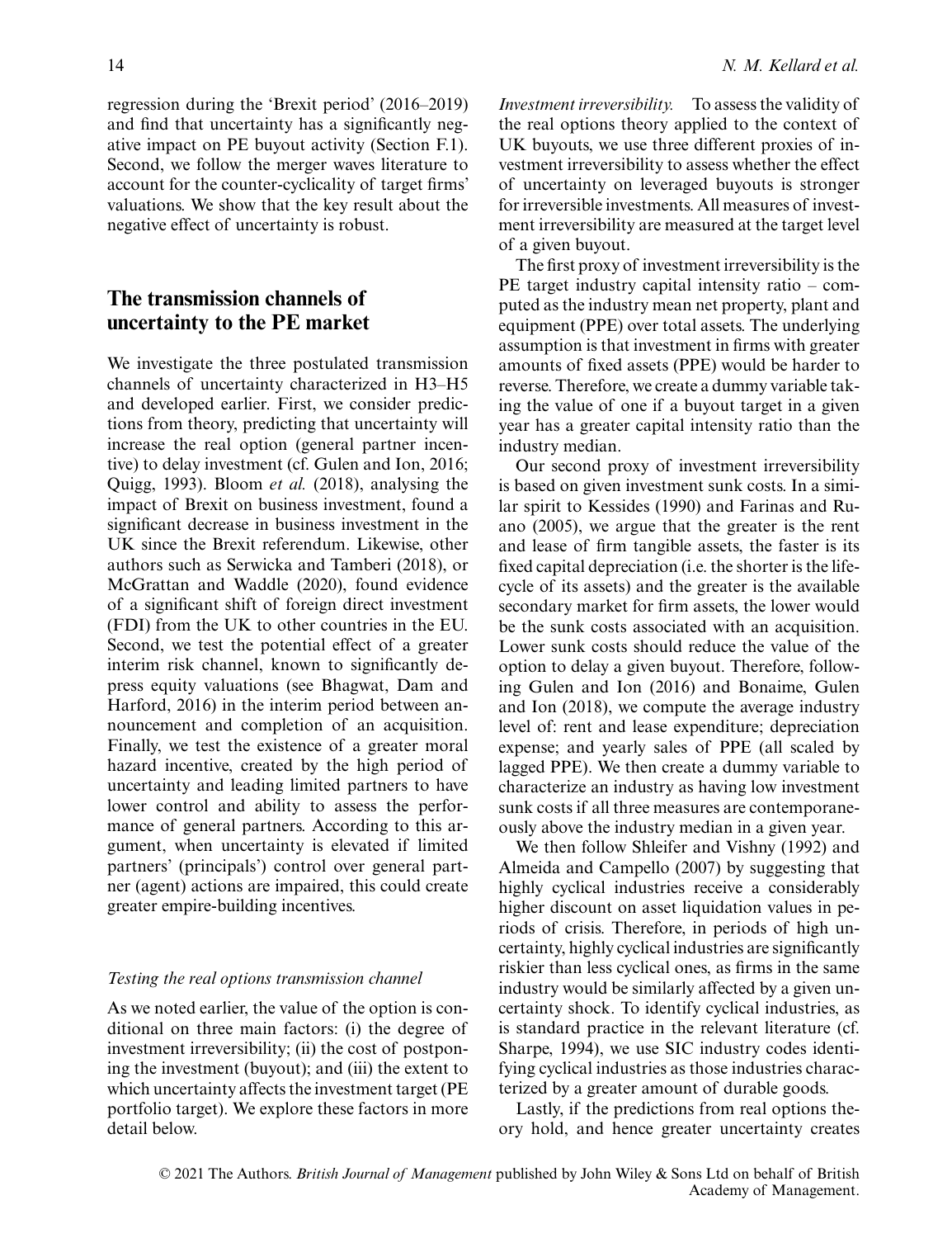|  |  |  |  | Table 5. Real options channel - economic policy uncertainty |  |  |
|--|--|--|--|-------------------------------------------------------------|--|--|
|--|--|--|--|-------------------------------------------------------------|--|--|

|                             | (1)<br>Investment irreversibility | (2)<br>Sunk costs | (3)          | (4)<br>Durable goods industry Industry concentration |
|-----------------------------|-----------------------------------|-------------------|--------------|------------------------------------------------------|
| Policy uncertainty (EPU)    | $-0.319**$                        | $-0.281$ **       | $-0.433*$    | $-0.539$ ***                                         |
|                             | (0.130)                           | (0.117)           | (0.236)      | (0.156)                                              |
| Investment opportunity      | $-0.213$ ***                      | $-0.199$ **       | 0.032        | $-0.228$ **                                          |
|                             | (0.080)                           | (0.084)           | (0.125)      | (0.090)                                              |
| Industry shock              | $0.350$ ***                       | $0.775$ ***       | $-0.038$     | $1.801$ ***                                          |
|                             | (0.103)                           | (0.106)           | (0.170)      | (0.151)                                              |
| TED spread                  | $-1.202$                          | $-2.432**$        | $-1.700$     | $-0.862$                                             |
|                             | (1.165)                           | (1.229)           | (2.171)      | (1.335)                                              |
| Industry cumulative returns | $-0.550*$                         | $-0.759$ **       | $-2.191$ *** | $-0.332$                                             |
|                             | (0.287)                           | (0.324)           | (0.471)      | (0.330)                                              |
| Industry cumulative STD     | 0.696                             | $5.061$ ***       | $4.540***$   | $-1.214$                                             |
| returns                     | (0.697)                           | (0.736)           | (0.866)      | (0.976)                                              |
| Industry q                  | $0.348***$                        | $0.421$ ***       | $0.701$ ***  | $0.655***$                                           |
|                             | (0.132)                           | (0.133)           | (0.192)      | (0.171)                                              |
| Total assets                | $0.006$ ***                       | $0.003*$          | $-0.004$     | 0.002                                                |
|                             | (0.002)                           | (0.002)           | (0.004)      | (0.002)                                              |
| <b>ROA</b>                  | $0.010$ ***                       | $0.008$ ***       | 0.001        | $0.006$ ***                                          |
|                             | (0.002)                           | (0.002)           | (0.005)      | (0.002)                                              |
| Leverage                    | $-0.000$                          | $-0.000$          | $-0.000$     | $-0.000**$                                           |
|                             | (0.000)                           | (0.000)           | (0.000)      | (0.000)                                              |
| Cash-to-asset               | $-2.078$ ***                      | $-1.454$ ***      | $-2.429$ *** | $-1.871$ ***                                         |
|                             | (0.305)                           | (0.325)           | (0.665)      | (0.373)                                              |
| Constant                    | $-7.098$ ***                      | $-7.580$ ***      | $-8.503$ *** | $-9.127$ ***                                         |
|                             | (0.445)                           | (0.424)           | (0.773)      | (0.668)                                              |
| Observations                | 412,622                           | 181,738           | 412,622      | 412,622                                              |

*Notes:* The table displays the results of a logistic regression of the likelihood of a buyout on economic policy uncertainty. All regressions are supplemented with several controls for industry and target-specific economic fundamentals. In column 1, the dependent variable assumes a value of 1 if at time t+1 target firms with a degree of investment irreversibility with above the industry median are the object of a buyout, and 0 otherwise. In column 2, the dependent variable assumes a value of 1 if at time  $t+1$  a target firm pertaining to an industry with higher sunk costs is the object of a buyout, and 0 otherwise. In column 3, the dependent variable assumes a value of 1 if at time t+1 a firm from an industry classified in Sharpe (1994) as a durable good industry is the target of a buyout, and 0 otherwise. Eventually, in column 4, the dependent variable assumes a value of  $1$  if at time  $t+1$  a target firm from an industry with a high degree of concentration is the object of a buyout, and 0 otherwise. All independent variables are continuous and measured instead at time t. Further in-depth information on the variables included in this table is reported in Section B.1 of the online supporting information. \*\*\*, \*\*, \* mark regression coefficients significant at the 1%, 5%, 10% level. Standard errors are reported in parentheses.

the incentive for the general partner to postpone investment, this incentive should be lower when postponement is more costly. In particular, as suggested by Grenadier (2002), delaying investment is considerably more expensive when the target firms operate in a highly competitive industry, where a delay could lead to competitors' appropriation of part of the benefits (profitability) yielded by the investment project. Based on this assumption, the incentive to delay the (completion of the) investment until uncertainty is resolved is considerably higher in concentrated industries (i.e. less competitive), where it is actually relatively inexpensive to delay. To assess industry concentration, we adopt the methodology used for the creation of the

Academy of Management.

Herfindahl sales-based index of industry concentration. Therefore, we use a dummy variable taking the value of one if the median industry sales in a given year exceed all industries' sales median, and zero otherwise. Also, with respect to this proxy of industry concentration, the results appear robust and all point to a greater impact of uncertainty on PE investment within industries that are more concentrated rather than vice versa, as predicted by the real options theory.

In Tables 5, 6 and 7, we show the results of our baseline model regressions including the aforementioned proxies of industry capital intensity, sunk costs and cyclicality. All the results point to a uniformly strong effect of uncertainty (with the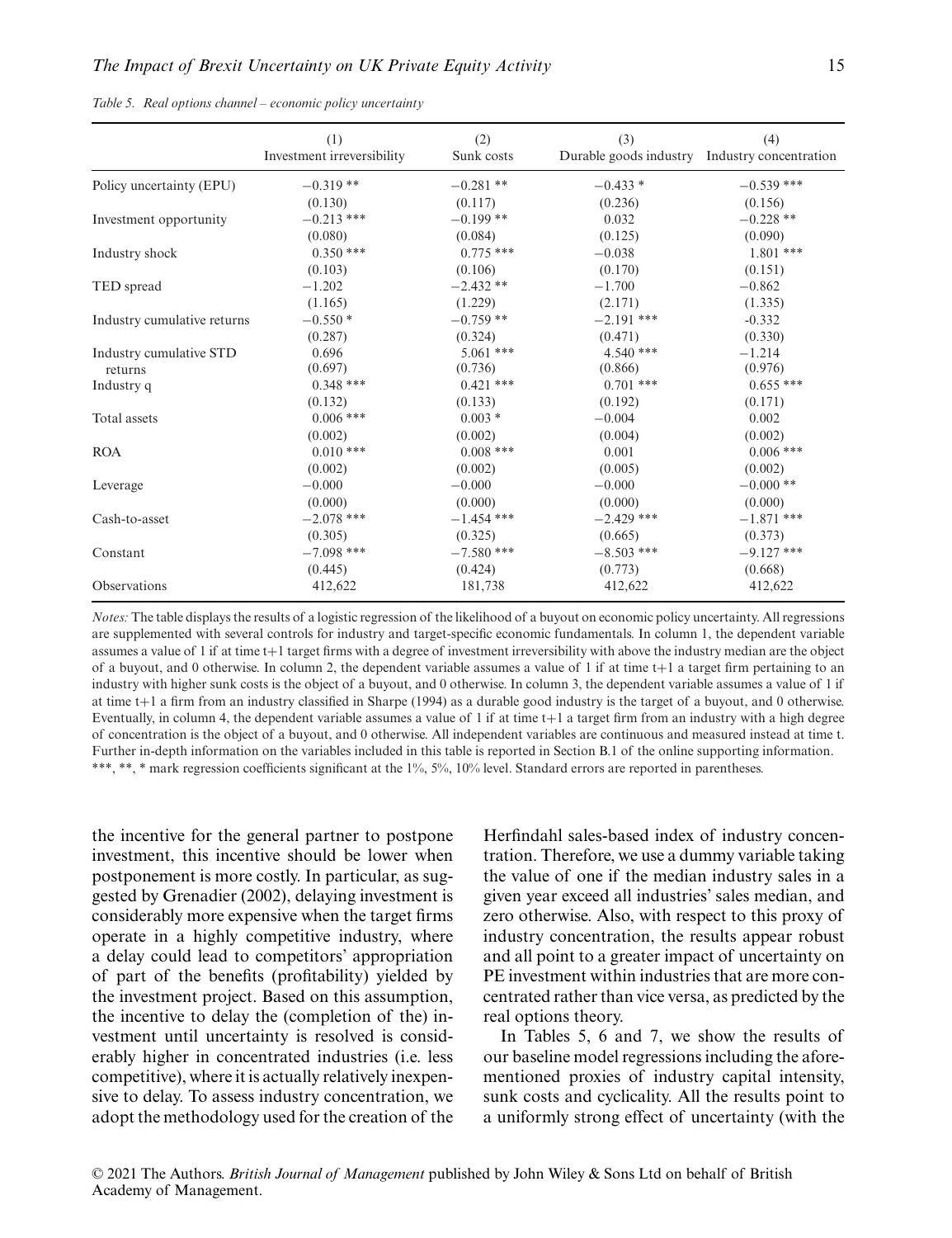|                                    | (1)<br>Investment<br>irreversibility | (2)<br>Sunk costs | (3)<br>Durable goods<br>industry | (4)<br>Industry<br>concentration |
|------------------------------------|--------------------------------------|-------------------|----------------------------------|----------------------------------|
| Sterling option-implied volatility | $-0.045$ <sup>-</sup>                | $-0.198*$         | $-0.258$                         | $-0.423$ ***                     |
|                                    | (0.097)                              | (0.104)           | (0.178)                          | (0.123)                          |
| Investment opportunity             | $-0.171**$                           | $-0.192**$        | 0.060                            | $-0.211**$                       |
|                                    | (0.081)                              | (0.087)           | (0.124)                          | (0.087)                          |
| Industry shock                     | $0.355***$                           | $0.785***$        | $-0.028$                         | $1.896***$                       |
|                                    | (0.105)                              | (0.110)           | (0.174)                          | (0.161)                          |
| TED spread                         | $-0.388$                             | $-2.193*$         | $-1.251$                         | $-0.431$                         |
|                                    | (1.149)                              | (1.294)           | (2.301)                          | (1.435)                          |
| Industry cumulative returns        | $-0.463$                             | $-0.795**$        | $-2.306$ ***                     | $-0.450$                         |
|                                    | (0.311)                              | (0.358)           | (0.539)                          | (0.368)                          |
| Industry cumulative STD returns    | 0.822                                | 5.318 ***         | $4.877$ ***                      | $-0.650$                         |
|                                    | (0.690)                              | (0.757)           | (0.928)                          | (0.963)                          |
| Industry q                         | $0.341**$                            | $0.373$ ***       | $0.669$ ***                      | $0.527$ ***                      |
|                                    | (0.135)                              | (0.143)           | (0.206)                          | (0.188)                          |
| Total assets                       | $0.006$ ***                          | $0.003*$          | $-0.004$                         | 0.002                            |
|                                    | (0.002)                              | (0.002)           | (0.004)                          | (0.002)                          |
| <b>ROA</b>                         | $0.010$ ***                          | $0.008$ ***       | 0.001                            | $0.006$ **                       |
|                                    | (0.002)                              | (0.002)           | (0.005)                          | (0.002)                          |
| Leverage                           | $-0.000*$                            | $-0.000$          | $-0.000$                         | $-0.000$ ***                     |
|                                    | (0.000)                              | (0.000)           | (0.000)                          | (0.000)                          |
| Cash-to-asset                      | $-2.079$ ***                         | $-1.452$ ***      | $-2.433$ ***                     | $-1.873$ ***                     |
|                                    | (0.305)                              | (0.325)           | (0.666)                          | (0.373)                          |
| Constant                           | $-7.777$ ***                         | $-8.016$ ***      | $-9.246$ ***                     | $-10.019$ ***                    |
|                                    | (0.338)                              | (0.382)           | (0.590)                          | (0.586)                          |
| Observations                       | 412,622                              | 181,738           | 412,622                          | 412,622                          |

*Table 6. Real option channel – sterling option-implied volatility*

*Notes:* The table displays the results of a logistic regression of the likelihood of a buyout on BoE sterling option-implied volatility. All regressions are supplemented with several controls for industry and target-specific economic fundamentals. In column 1, the dependent variable assumes a value of 1 if at time t+1 target firms with a degree of investment irreversibility with above the industry median are the object of a buyout, and 0 otherwise. In column 2, the dependent variable assumes a value of 1 if at time  $t+1$  a target firm pertaining to an industry with higher sunk costs is the object of a buyout, and 0 otherwise. In column 3, the dependent variable assumes a value of 1 if at time t+1 a firm from an industry classified in Sharpe (1994) as a durable good industry is the target of a buyout, and 0 otherwise. Eventually, in column 4, the dependent variable assumes a value of 1 if at time  $t+1$  a target firm from an industry with a high degree of concentration is the object of a buyout, and 0 otherwise. All independent variables are continuous and measured instead at time t. Further in-depth information on the variables included in this table is reported in Section B.1 of the online supporting information. \*\*\*, \*\*, \*, - mark regression coefficients significant at the 1%, 5%, 10%, 15% level. Standard errors are reported in parentheses.

exception of sterling option-implied volatility) on PE activity for buyouts characterized by high levels of investment irreversibility and analogous measures – in accordance with H3. This appears to be the case, with respect to both PE investment in the entire period of analysis and during the Brexit period, with statistical significance generally being higher for regressions estimated using the BUI. On the contrary, we document a much weaker real options channel with respect to the transmission of sterling uncertainty.

*Industry-level transmission of Brexit uncertainty.* Next, we examine industry-level transmission of Brexit uncertainty. As pointed out in Bloom *et al.* (2019), 'The vote for Brexit was a largely unexpected event and we observe that it has had a heterogeneous impact on firms according to their pre-referendum exposure to Europe' (Bloom *et al.*, 2019: 2). In light of these findings, we argue that the incentive to delay investment when Brexit uncertainty arises is greater for industries that are more exposed to Brexit uncertainty (i.e. more exposed to the external trade sector, as in Bloom *et al.*, 2019, 2020). Of course, measuring exposure to uncertainty can be non-trivial. Hassan *et al.* (2020), using tools from computational linguistics, measured firm-level exposure to Brexit by analysing the recurrence of discussions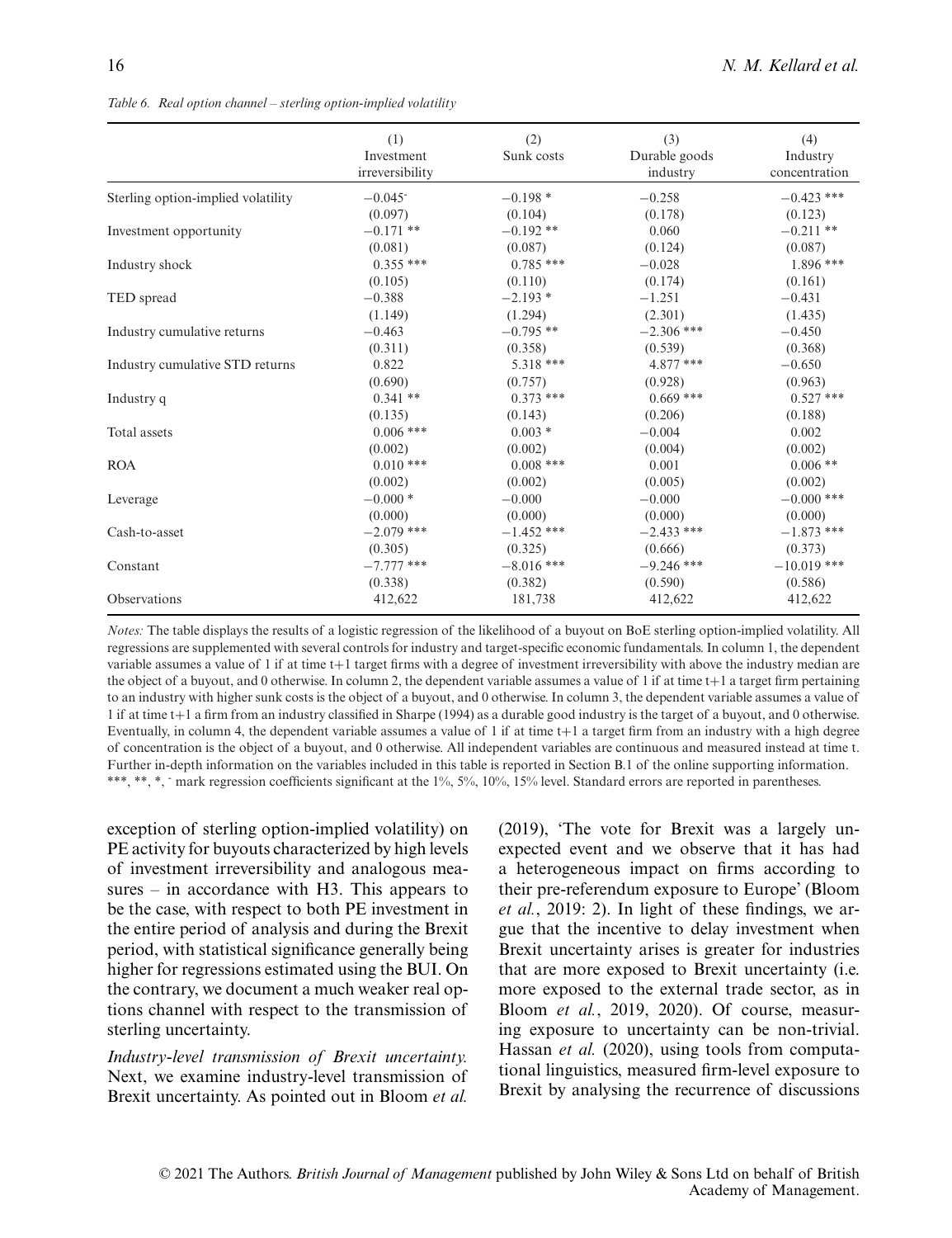|  |  |  |  |  |  | Table 7. Real option channel - Brexit uncertainty index |  |
|--|--|--|--|--|--|---------------------------------------------------------|--|
|--|--|--|--|--|--|---------------------------------------------------------|--|

|                                    | (1)<br>Investment<br>irreversibility | (2)<br>Sunk costs | (3)<br>Durable goods<br>industry | (4)<br>Industry<br>concentration |
|------------------------------------|--------------------------------------|-------------------|----------------------------------|----------------------------------|
| Brexit uncertainty (BUI)           | $-0.216***$                          | $-0.089***$       | $-0.097$                         | $-0.144***$                      |
|                                    | (0.036)                              | (0.033)           | (0.064)                          | (0.037)                          |
| Investment opportunity             | $-0.114***$                          | $-0.046$          | 0.132                            | $-0.150***$                      |
|                                    | (0.043)                              | (0.045)           | (0.081)                          | (0.051)                          |
| Industry shock                     | $0.380***$                           | $0.769***$        | $-0.016$                         | $1.820***$                       |
|                                    | (0.101)                              | (0.099)           | (0.170)                          | (0.145)                          |
| TED spread                         |                                      |                   |                                  |                                  |
| Industry cumulative returns        | $-0.242$                             | $-0.522$          | $-1.968***$                      | 0.036                            |
|                                    | (0.289)                              | (0.318)           | (0.517)                          | (0.337)                          |
| Industry cumulative STD<br>returns | $-0.318$                             | $4.733***$        | $4.129***$                       | $-1.843*$                        |
|                                    | (0.764)                              | (0.710)           | (0.904)                          | (1.076)                          |
| Industry q                         | $0.440***$                           | $0.538***$        | $0.739***$                       | $0.755***$                       |
|                                    | (0.128)                              | (0.116)           | (0.180)                          | (0.160)                          |
| Total assets                       | $0.006***$                           | $0.003**$         | $-0.004$                         | 0.002                            |
|                                    | (0.002)                              | (0.002)           | (0.004)                          | (0.002)                          |
| <b>ROA</b>                         | $0.010***$                           | $0.007***$        | 0.001                            | $0.006**$                        |
|                                    | (0.002)                              | (0.002)           | (0.005)                          | (0.002)                          |
| Leverage                           | $-0.000$                             | $-0.000$          | $-0.000$                         | $-0.000**$                       |
|                                    | (0.000)                              | (0.000)           | (0.000)                          | (0.000)                          |
| Cash-to-asset                      | $-2.071***$                          | $-1.446***$       | $-2.427***$                      | $-1.864***$                      |
|                                    | (0.302)                              | (0.325)           | (0.665)                          | (0.372)                          |
| Constant                           | $-7.608***$                          | $-8.545***$       | $-9.417***$                      | $-10.037***$                     |
|                                    | (0.256)                              | (0.235)           | (0.354)                          | (0.487)                          |
| Observations                       | 412,622                              | 181,738           | 412,622                          | 412,622                          |

*Notes:* The table displays the results of a logistic regression of the likelihood of a buyout on the BUI. All regressions are supplemented with several controls for industry and target-specific economic fundamentals. In column 1, the dependent variable assumes a value of 1 if at time t+1 target firms with a degree of investment irreversibility with above the industry median are the object of a buyout, and 0 otherwise. In column 2, the dependent variable assumes a value of 1 if at time t+1 a target firm pertaining to an industry with higher sunk costs is the object of a buyout, and 0 otherwise. In column 3, the dependent variable assumes a value of 1 if at time t+1 a firm from an industry classified in Sharpe (1994) as a durable good industry is the target of a buyout, and 0 otherwise. Eventually, in column 4, the dependent variable assumes a value of 1 if at time  $t+1$  a target firm from an industry with a high degree of concentration is the object of a buyout, and 0 otherwise. All independent variables are continuous and measured instead at time t. Further in-depth information on the variables included in this table is reported in Section B.1 of the online supporting information. \*\*\*, \*\*, \* mark regression coefficients significant at the 1%, 5%, 10% level. Standard errors are reported in parentheses.

of benefits (and costs) associated with Brexit in listed firms' quarterly earning conference calls proceedings. They find a much stronger transmission of Brexit-related uncertainty (e.g. leading to outcomes such as loss of investment, employment, productivity, etc.) to firms that are highly exposed to Brexit. We measure external exposure using data on industry-level import and export from the UK Office for National Statistics (ONS). In particular, we compute for each industry and year the difference between the industry median of import (IM), export  $(X)$  and total exposure  $(IM+X)$  and the national median in a given year t. We then assess the impact of Brexit-related uncertainty on the proba-

bly of a buyout in an industry with high exposure to Brexit (i.e. exposure to the external sector).

In Table 8, we find that sectors more heavily exposed to the external sector have a lower likelihood of buyout as a result of greater Brexit uncertainty, in line with H3. We repeat the test using the EPU and sterling uncertainty from 2016 onward, instead of the BUI, and our results remain robust and unaffected (see columns 2, 5 and 7). In confirmation of the above argument, we do not find evidence of a greater transmission of uncertainty to industries heavily exposed to the external sector before the Brexit referendum (see columns 3 and 6).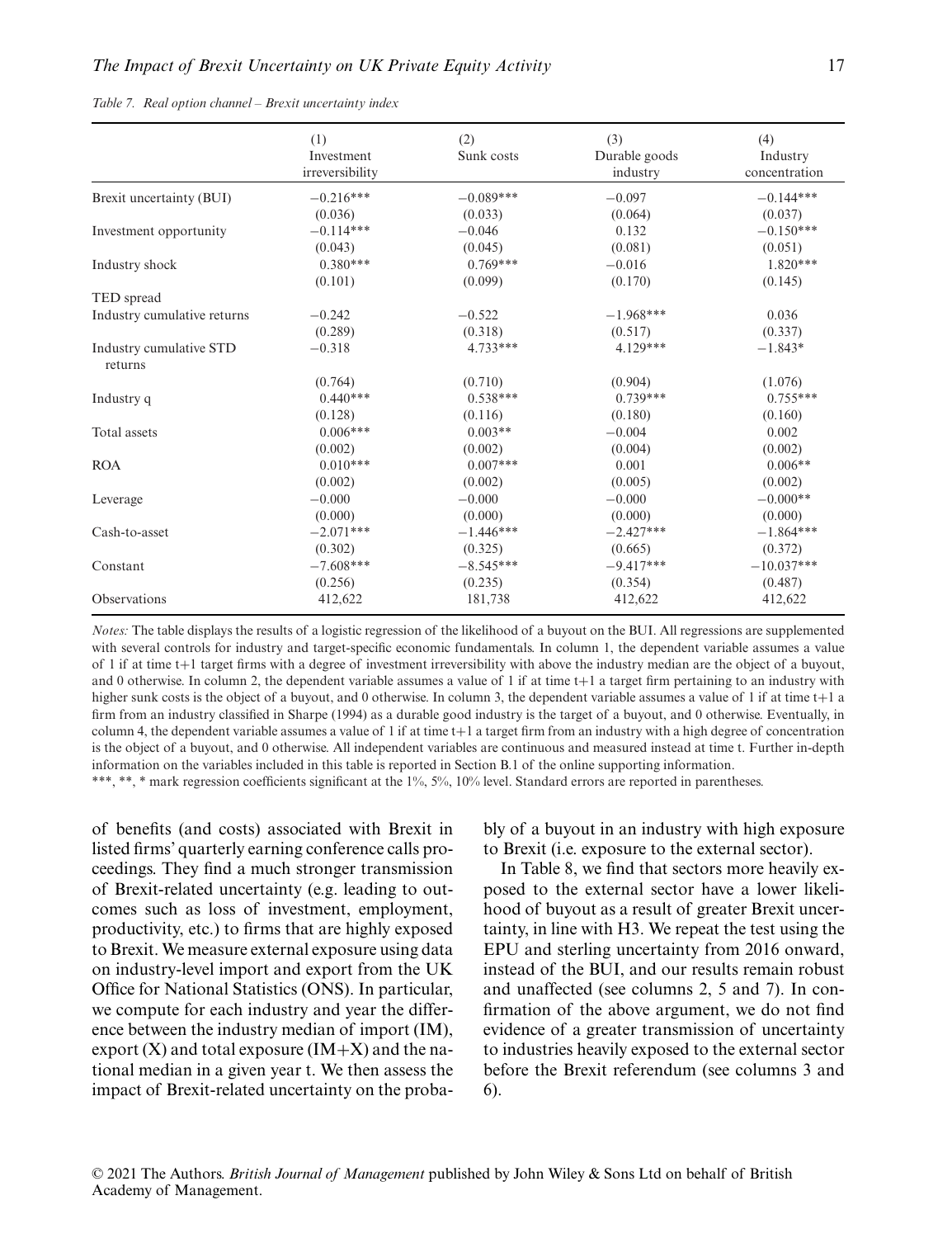|  |  |  | Table 8. Buyouts in industries highly exposed to Brexit |  |  |  |  |
|--|--|--|---------------------------------------------------------|--|--|--|--|
|--|--|--|---------------------------------------------------------|--|--|--|--|

|                                       | $2010 - 2019$<br>Industry<br>exposure to<br>the EU | 2016-2019<br>Industry<br>exposure to<br>the EU | $2010 - 2015$<br>Industry<br>exposure to<br>the EU | $2010 - 2019$<br>Industry<br>exposure to<br>the EU | $2016 - 2019$<br>Industry<br>exposure to<br>the EU | $2010 - 2015$<br>Industry<br>exposure to<br>the EU | $2010 - 2019$<br>Industry<br>exposure to<br>the EU |
|---------------------------------------|----------------------------------------------------|------------------------------------------------|----------------------------------------------------|----------------------------------------------------|----------------------------------------------------|----------------------------------------------------|----------------------------------------------------|
| Policy uncertainty<br>(EPU)           | $-0.262**$                                         | $-0.248$ <sup>-</sup>                          | 0.899                                              |                                                    |                                                    |                                                    |                                                    |
|                                       | (0.120)                                            | (1.179)                                        | (0.850)                                            |                                                    |                                                    |                                                    |                                                    |
| Sterling option-implied<br>volatility |                                                    |                                                |                                                    | $-0.092$                                           | 0.093                                              | $0.242^{-}$                                        |                                                    |
|                                       |                                                    |                                                |                                                    | (0.100)                                            | (0.442)                                            | (0.168)                                            |                                                    |
| Brexit uncertainty (BUI)              |                                                    |                                                |                                                    |                                                    |                                                    |                                                    | $-0.119***$<br>(0.034)                             |
| <b>Observations</b>                   | 408,036                                            | 163,050                                        | 261,615                                            | 408,036                                            | 163,050                                            | 261,615                                            | 408,036                                            |
| Macroeconomic<br>controls             | Yes                                                | Yes                                            | Yes                                                | Yes                                                | Yes                                                | Yes                                                | Yes                                                |
| Industry-level controls               | Yes                                                | Yes                                            | Yes                                                | Yes                                                | Yes                                                | Yes                                                | Yes                                                |
| Firm-level controls                   | Yes                                                | Yes                                            | Yes                                                | Yes                                                | Yes                                                | Yes                                                | Yes                                                |

*Notes:* The table displays the results of a logistic regression of the likelihood of a buyout in a given industry on economic policy uncertainty (columns 1, 2 and 3), sterling option-implied volatility (column 4, 5 and 6) and Brexit uncertainty (column 7). The likelihood of an industry receiving PE investment is expressed as a function of the industry exposure to the external sector (IM+X). All regressions are supplemented with several controls for industry and target-specific economic fundamentals. In each year t, the dependent variable assumes a value of 1 if at time t+1 a firm belonging to an industry with external sector exposure higher than the median for all industries is the target of a buyout, and 0 otherwise. In columns 1, 4 and 7, we consider the likelihood of PE buyouts in industries highly exposed to the external sector over the whole period (pre- and post-Brexit referendum). In columns 2 and 5, we analyse the likelihood of PE buyouts in industries highly exposed to the external sector just in the year of the Brexit referendum and after. Instead, in columns 3 and 6, we re-perform the logistic model analysing the years before the referendum. Overall, this analysis enables us to compare the coefficients' sign and significance before and after the referendum, therefore, to assess potential differences in the transmission of uncertainty to the private equity industry. All independent variables are continuous and measured instead at time t. Further in-depth information on the variables included in this table is reported in Section B.1 of the online supporting information.

\*\*\*, \*\*, \*, mark regression coefficients significant at the 1%, 5%, 10%, 15% level. Standard errors are reported in parentheses.

#### *Testing the interim risk channel*

In Table 9, we test whether across our whole sample period and in the Brexit period, uncertainty transmitted to the buyout market through this channel. In an interim risk channel, uncertainty transmits to PE activity in the interim period, hence leading investors to postpone (or cancel) investment.10 However, crucially, deals with a longer interim period are subject to much greater interim risk than deals with shorter interim periods.

Therefore, we measure the interim periods of all buyout deals considered in our analysis and assess the impact of policy uncertainty (in column 1), sterling option-implied volatility (in column 2) and Brexit uncertainty (in column 3) on the likelihood

of a buyout of a target with a longer than the industry median interim period. We find that neither policy uncertainty nor sterling uncertainty significantly affect the likelihood of a buyout – based on the target interim period – hence, we find no evidence of an interim risk channel for the whole period of analysis (2010–2019). On the contrary, Brexit uncertainty significantly reduced the likelihood of buyout of a target with longer interim period than the industry median. This implies that during the years of elevated Brexit uncertainty, not only were buyouts more unlikely, and investment lost (as we found in Tables 2 and 3), but the interim risk channel played a role, in agreement with H4.

#### *Testing the moral hazard channel*

We build our empirical setting to investigate the empire-building incentive by focusing on the 'value-destruction' implications of this channel.

<sup>10</sup>Tests for this channel are exclusively performed on UK firms that at some point in the period of analysis were the target of a buyout. These are indeed the only ones that can have an interim period (and hence are exposed to this channel).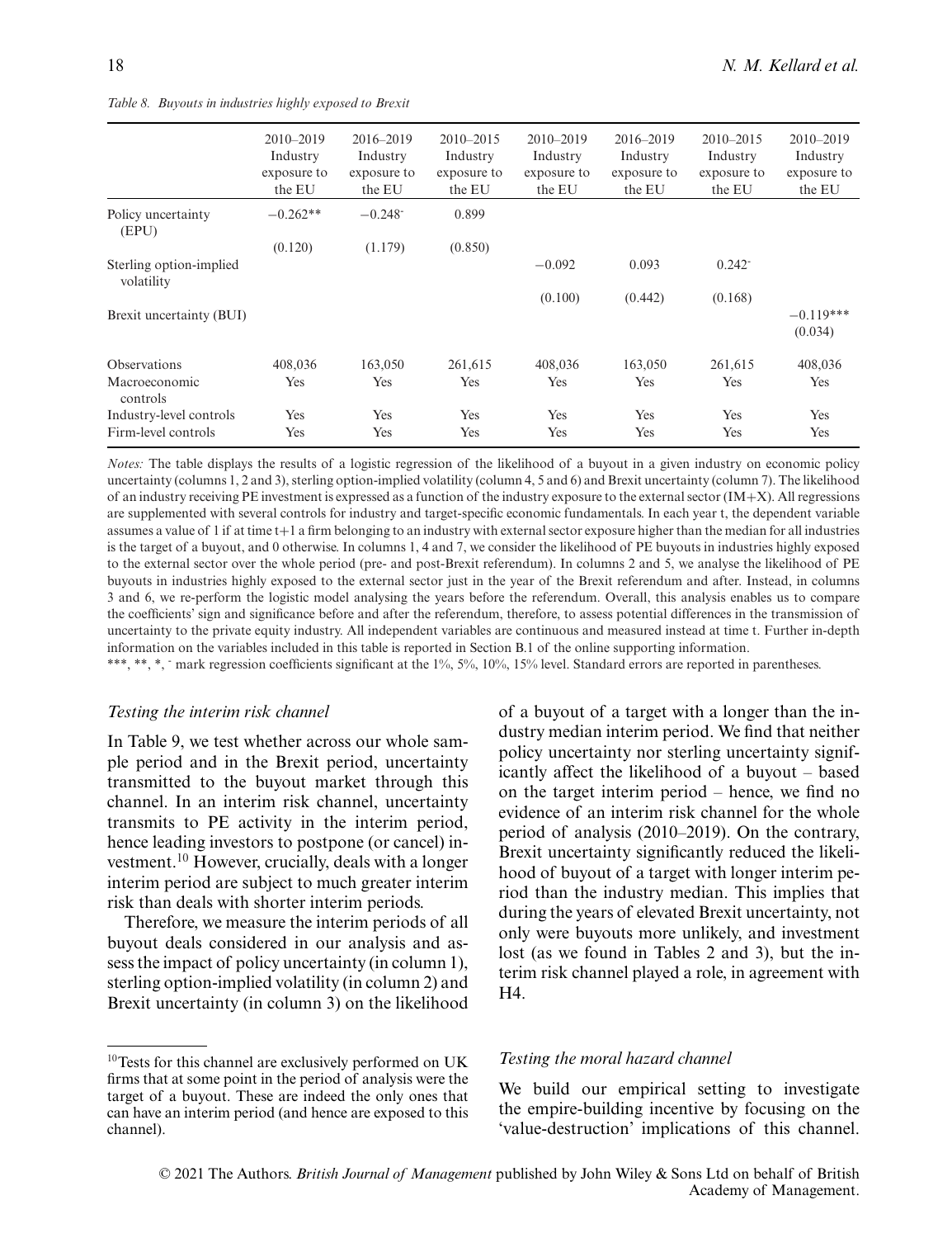| Table 9. Interim risk channel |  |  |  |
|-------------------------------|--|--|--|
|-------------------------------|--|--|--|

|                                    | (1)          | (2)          | (3)          |
|------------------------------------|--------------|--------------|--------------|
|                                    | Interim risk | Interim risk | Interim risk |
| Policy uncertainty (EPU)           | $-0.107$     |              |              |
|                                    | (0.201)      |              |              |
| Sterling option-implied volatility |              | 0.080        |              |
|                                    |              | (0.161)      |              |
| Brexit uncertainty (BUI)           |              |              | $-0.100**$   |
|                                    |              |              | (0.050)      |
| Investment opportunity             | 0.003        | 0.028        | 0.041        |
|                                    | (0.078)      | (0.077)      | (0.059)      |
| Industry shock                     | $-0.167$     | $-0.164$     | $-0.122$     |
|                                    | (0.186)      | (0.184)      | (0.168)      |
| TED spread                         | $-0.500$     | $-0.437$     |              |
|                                    | (0.440)      | (0.395)      |              |
| Industry cumulative returns        | $-0.217$     | $-0.112$     | $-0.088$     |
|                                    | (0.471)      | (0.474)      | (0.490)      |
| Industry cumulative STD returns    | $-3.493**$   | $-3.406**$   | $-4.068***$  |
|                                    | (1.445)      | (1.472)      | (1.530)      |
| Industry q                         | 0.208        | 0.211        | 0.262        |
|                                    | (0.156)      | (0.155)      | (0.166)      |
| Total assets                       | $0.154***$   | $0.154***$   | $0.150***$   |
|                                    | (0.023)      | (0.023)      | (0.022)      |
| <b>ROA</b>                         | $0.017*$     | $0.017*$     | $0.015*$     |
|                                    | (0.009)      | (0.009)      | (0.009)      |
| Leverage                           | $0.011***$   | $0.011***$   | $0.011***$   |
|                                    | (0.002)      | (0.002)      | (0.002)      |
| Cash-to-asset                      | $-0.168$     | $-0.142$     | $-0.346$     |
|                                    | (0.572)      | (0.566)      | (0.592)      |
| Constant                           | $-3.366***$  | $-3.613***$  | $-3.502***$  |
|                                    | (0.560)      | (0.396)      | (0.420)      |
| Observations                       | 6,888        | 6,888        | 6,888        |
|                                    |              |              |              |

*Notes:* The table displays the results of a logistic regression of the likelihood of a buyout of a target firm with interim period above the industry median on economic policy uncertainty (column 1), sterling option-implied volatility (column 2) and Brexit uncertainty (column 4). All regressions are supplemented with several controls for industry and target-specific economic fundamentals, which for space reasons are not presented. In each regression, the dependent variable assumes a value of 1 if at time t+1 a PE target firm has interim period greater than the industry median, and 0 otherwise. All independent variables are continuous and measured instead at time t. Tests for this regression are performed exclusively on firms which at some point in time have been the target of buyouts, as only those would have data on the buyout interim period. The considered period of analysis is 2010–2019. Further in-depth information on the variables included in this table is reported in Section B.1 of the online supporting information.

\*\*\*, \*\*, \* mark regression coefficients significant at the 1%, 5%, 10% level. Standard errors are reported in parentheses.

We do so by assessing the change in our baseline model accounting variables (ROA, operating income, total assets and cash-to-assets) around the time of the buyout (between t−1 and t+1) in moments of high (Brexit) uncertainty and low (Brexit) uncertainty, $^{11}$  and we test the significance of the difference of the coefficients in the two time periods.

The results presented in Table 10 show that deals realized in periods of high policy uncertainty are characterized by a higher short-term growth in ROA and by lower operating income than those in periods of low policy uncertainty (see Panel A). We find no sign of moral hazard when comparing periods of high and low sterling option volatility (see Panel B). Hence, the evidence does not support H5. In periods of high Brexit uncertainty, we observe that only deals with a greater change in ROA are significant – all other variables being not significant (see Panel C). We find this evidence refutes the 'empire-building channel'. Periods of high uncertainty are in fact characterized by a loss of buyout

<sup>11</sup>We classify years of high uncertainty as such if in those years a given uncertainty measure has values above the median for the whole period of analysis. In contrast, years with low uncertainty have a value below the entire period median.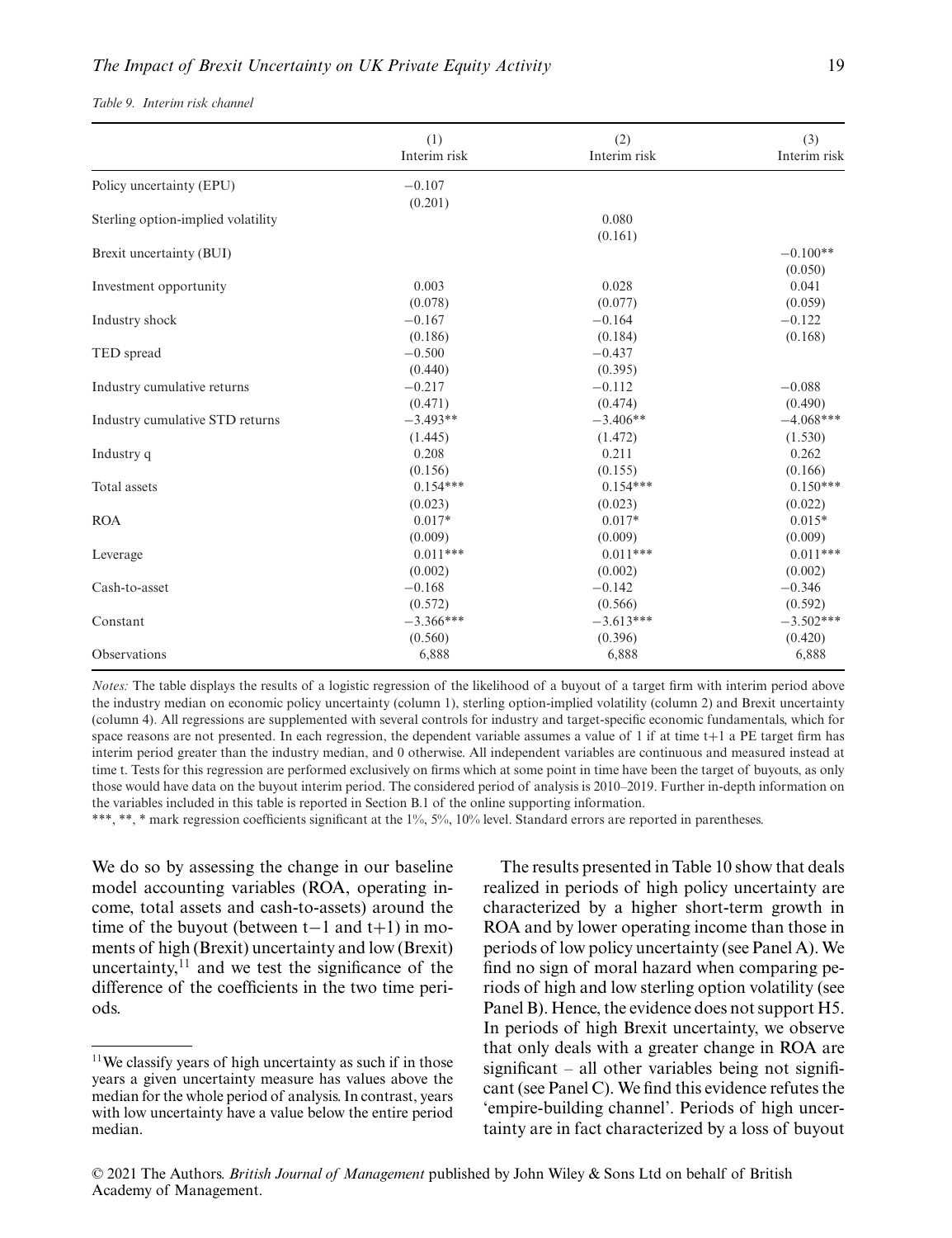#### *Table 10. Moral hazard channel*

|                                             | High                   | Low                    | $High - low$ |
|---------------------------------------------|------------------------|------------------------|--------------|
| Panel A: Economic policy uncertainty        |                        |                        |              |
| Delta ROA                                   | $0.016***$             | 0.002                  | $0.014**$    |
|                                             | (0.005)                | (0.005)                |              |
| Delta total assets                          | 0.040                  | $-0.036$               | 0.004        |
|                                             | (0.026)                | (0.046)                |              |
| Delta operating                             | $-0.009***$            | 0.002                  | $-0.011***$  |
| income                                      |                        |                        |              |
|                                             | (0.004)                | (0.003)                |              |
| Delta cash-to-asset                         | 0.049                  | $-0.071$               | 0.11         |
|                                             | (0.044)                | (0.201)                |              |
| Constant                                    | $-2.257***$            | $-2.061***$            | $-0.196$     |
|                                             | (0.051)                | (0.053)                |              |
| Panel B: Sterling option-implied volatility |                        |                        |              |
| Delta ROA                                   | 0.008                  | $0.010**$              | $-0.002$     |
|                                             | (0.005)                | (0.005)                |              |
| Delta total assets                          | 0.022                  | 0.006                  | 0.016        |
|                                             | (0.037)                | (0.033)                |              |
| Delta operating<br>income                   | $-0.008*$              | $-0.008$               | 0.000        |
|                                             | (0.003)                | (0.004)                |              |
| Delta cash-to-asset                         | 0.026                  | 0.136                  | $-0.011$     |
|                                             | (0.043)                | (0.159)                |              |
| Constant                                    | $-2.219***$            | $-2.161***$            | 0.058        |
|                                             | (0.061)                | (0.061)                |              |
| Panel C: Brexit uncertainty index           |                        |                        |              |
| Delta ROA                                   | $0.016***$             | 0.003                  | $0.013**$    |
|                                             | (0.005)                | (0.005)                |              |
| Delta total assets                          | 0.022                  | 0.004                  | 0.018        |
|                                             | (0.030)                | (0.036)                |              |
| Delta operating<br>income                   | $-0.007*$              | $-0.003$               | $-0.004$     |
|                                             | (0.004)                | (0.005)                |              |
| Delta cash-to-asset                         | 0.043                  | $-0.060$               | 0.103        |
|                                             |                        |                        |              |
| Constant                                    | (0.041)<br>$-2.185***$ | (0.280)<br>$-2.254***$ | 0.069        |
|                                             |                        |                        |              |
|                                             | (0.045)                | (0.062)                |              |

*Notes:* The table displays the results of a logistic regression of the likelihood of year t displaying a level of economic policy uncertainty above (or below) the median (Panel A), sterling option-implied volatility above (or below) the median (Panel B) and Brexit uncertainty above (or below) the median (Panel C). All regressions use as independent variables target-level information on the change in return on assets, total assets, operating income and cash-to-assets in the 2 years around the buyout (i.e. in the period ranging from 1 year before to after the buyout). In column 1, the dependent variable takes the value 1 if in year t the level of uncertainty is above the median for the whole period. In column 2, the dependent variable takes the value 1 if in a given year, the level of uncertainty is above the median for the whole period. In column 3, we test the significance of the difference between the logistic regression coefficients. The considered period of analysis is 2010–2019. Further in-depth information on the variables included in this table is reported in Section B.1 of the online supporting information.

\*\*\*, \*\*, \* mark regression coefficients significant at the 1%, 5%, 10% level. Standard errors are reported in parentheses.

deals, as explained above, rather than an increase – as the moral hazard channel would predict. Moreover, deals realized in periods of uncertainty do not seem to compromise shareholder value, as hypothesized by Duchin and Schmidt (2013).

## **Conclusions**

In this paper we explore the role of uncertainty on PE activity in the UK by developing new hypotheses and employing a novel dataset of PE targets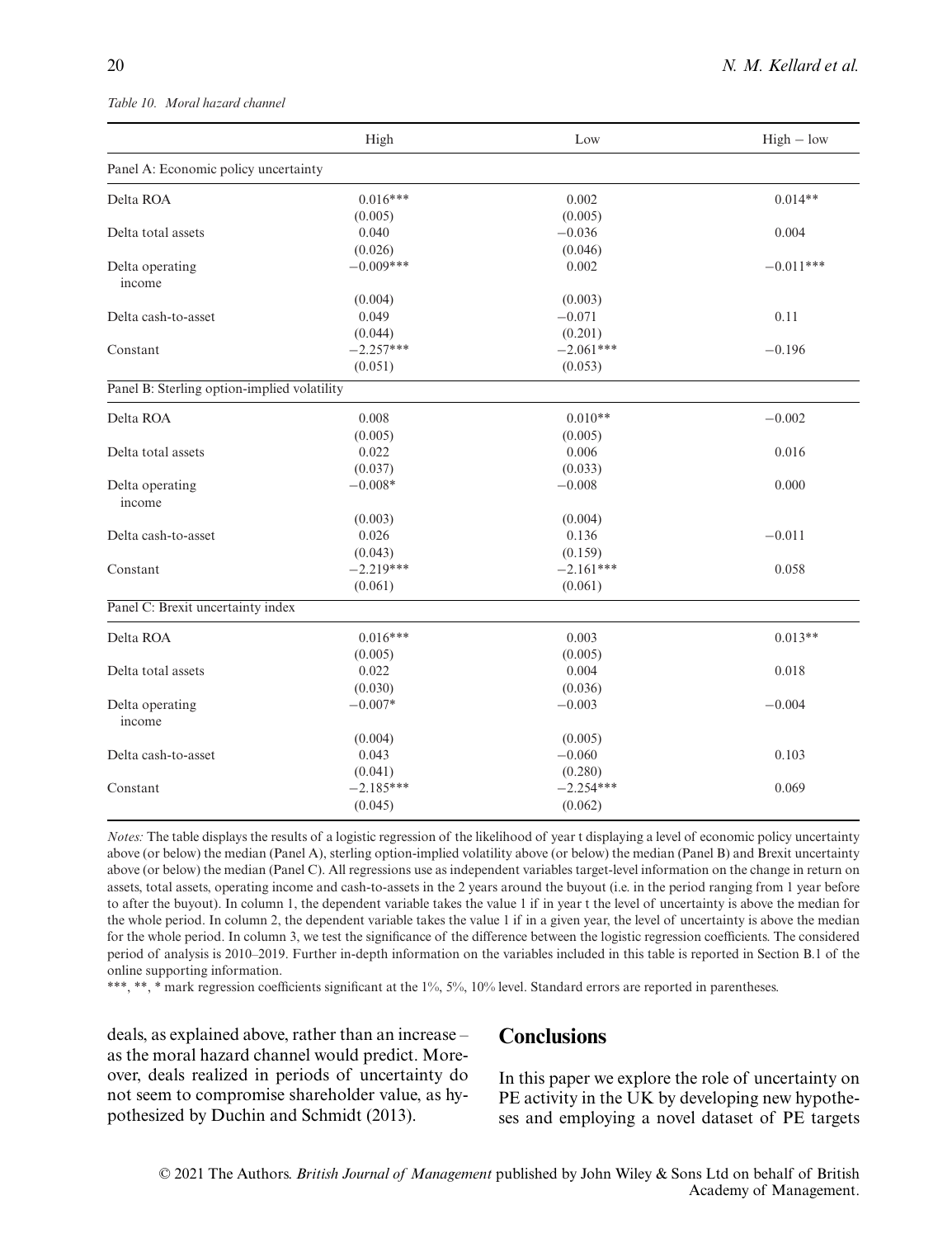and non-targets from 2010 to 2019. Our particular focus is to elicit the uncertainty stemming from the Brexit referendum and contrast it with other forms of uncertainty (e.g. macroeconomic, equity and currency). Uncertainty from Brexit is directly measured by employing the recent Bloom *et al.* (2019) BUI constructed from surveys to the CFOs of approximately 3,000 UK businesses. To complement this approach, we conduct a finer-grained analysis of the relevance of potential uncertainty transmission channels that might affect buyouts.

Strikingly, we provide evidence that uncertainty affects PE activity negatively, even when controlling for economic activity. Brexit-related uncertainty has a significant negative effect, which is distinctly different from other forms of uncertainty and consequently augments the other uncertainties PE companies are facing. Moreover, uncertainty not only reduces PE activity but also delays PE buyouts. In terms of transmission channels, we provide evidence that Brexit-related uncertainty operates via the real options channel and the interim channel but has no statistically measurable effect via the moral hazard channel. Notably, uncertainty particularly affects sectors where investments are relatively irreversible, sunk costs are high and goods durable. Overall, our empirical analysis finds strong empirical support for the negative effects of uncertainty on PE activity in the UK, as conjectured by Wright *et al.* (2016).

Of course, Brexit uncertainty is presently ongoing. Our results suggest that this *particular* uncertainty will continue to result in less PE activity and, as a corollary, reduced investment and economic activity in the UK. To avoid the continued amplification of negative long-run economic effects, we would urge UK policymakers to resolve such uncertainties as quickly as possible. This work and our conclusions are built on the foundations of some earlier work by Mike Wright and co-authors. We would like to note that Mike Wright's work was highly original, influential and vast, in both scope and scale. He was also a great friend to many. We very much hope that our work above, building on just a few of his many insights into private equity, can be seen as part of a fitting tribute.

## **References**

Adra, S., L. G. Barbopoulos and A. Saunders (2020). 'The impact of monetary policy on M&A outcomes', *Journal of Corporate Finance*, **62**, art. 101529.

- Almeida, H. and M. Campello (2007). 'Financial constraints, asset tangibility, and corporate investment', *The Review of Financial Studies*, **20**, pp. 1429–1460.
- Axelson, U., T. Jenkinson, P. Strömberg and M. S. Weisbach (2013). 'Borrow cheap, buy high? The determinants of leverage and pricing in buyouts', *The Journal of Finance*, **68**, pp. 2223–2267.
- Baker, S. R., N. Bloom and S. J. Davis (2016). 'Measuring economic policy uncertainty', *The Quarterly Journal of Economics*, **131**, pp. 1593–1636.
- Bank of England (2019).*In Focus Uncertainty and Brexit*. Monetary Policy Report, November 2019.
- Berg, T., A. Saunders, L. Schafer and S. Steffen (2019). 'Brexit and the contraction of syndicated lending'. Discussion paper.
- Bhagwat, V., R. Dam and J. Harford (2016). 'The real effects of uncertainty on merger activity', *The Review of Financial Studies*, **29**, pp. 3000–3034.
- Bloom, N. (2009). 'The impact of uncertainty shocks', *Econometrica*, **77**, pp. 623–685.
- Bloom, N., P. Bunn, S. Chen, P. Mizen, P. Smietanka, G. Thwaites and G. Young (2018). 'Brexit and uncertainty: insights from the decision maker panel', *Fiscal Studies*, **39**, pp. 555–580.
- Bloom, N., P. Bunn, S. Chen, P. Mizen, P. Smietanka, G. Thwaites and G. Young (2019). 'The impact of Brexit on UK firms'. Available at<https://voxeu.org/article/impact-brexit-uk-firms> [accessed 10 September 2020].
- Bloom, N., P. Bunn, S. Chen, P. Mizen, P. Smietanka, G. Thwaites and G. Young (2020). 'Brexit uncertainty has fallen since the UK general election'. Available at [https://voxeu.org/](https://voxeu.org/article/brexit-uncertainty-has-fallen-uk-general-election) [article/brexit-uncertainty-has-fallen-uk-general-election](https://voxeu.org/article/brexit-uncertainty-has-fallen-uk-general-election) [accessed 10 September 2020].
- Bonaime, A., H. Gulen and M. Ion (2018). 'Does policy uncertainty affect mergers and acquisitions?', *Journal of Financial Economics*, **129**, pp. 531–558.
- Born, B., G. Müller, M. Schularick and P. Sedlacek (2019). 'The costs of economic nationalism: evidence from the Brexit experiment', *Economic Journal*, **129**, pp. 2722–2744.
- British Private Equality and Venture Capital Association (2019). *Brexit Bulletin: Monthly Brexit Briefing from the BVCA*, 27 March.
- Brown, R., J. Linares-Zegarra and J. Wilson (2019). 'The (potential) impact of Brexit on UK SMEs: regional evidence and public policy implications', *Regional Studies*, **53**, pp. 761–770.
- Cumming, D. and S. Zahra (2016). 'International business and entrepreneurship implications of Brexit', *British Journal of Management*, **27**, pp. 687–692.
- Cumming, D., R. Peter and M. Tarsalewska (2020). 'Public-toprivate buyouts and innovation', *British Journal of Management*, **31**, pp. 811–829.
- Davies, R. and Z. Studnicka (2018). 'The heterogeneous impact of Brexit: early indications from the FTSE', *European Economic Review*, **110**, pp. 1–17.
- Deloitte (2016). *Plotting a New Course: The Impact of Brexit on M&A Activity*. Available at [https://www2.deloitte.com/uk/en/](https://www2.deloitte.com/uk/en/pages/global-markets/articles/impact-of-the-eu-referendum-on-ma-activity-in-the-uk.html) [pages/global-markets/articles/impact-of-the-eu-referendum](https://www2.deloitte.com/uk/en/pages/global-markets/articles/impact-of-the-eu-referendum-on-ma-activity-in-the-uk.html)[on-ma-activity-in-the-uk.html](https://www2.deloitte.com/uk/en/pages/global-markets/articles/impact-of-the-eu-referendum-on-ma-activity-in-the-uk.html) [accessed 10 September 2020].
- Drobetz, W., S. El Ghoul, O. Guedhami and M. Janzen (2018). 'Policy uncertainty, investment, and the cost of capital', *Journal of Financial Stability*, **39**, pp. 28–45.
- Duchin, R. and B. Schmidt (2013). 'Riding the merger wave: uncertainty, reduced monitoring, and bad acquisitions', *Journal of Financial Economics*, **107**, pp. 69–88.

© 2021 The Authors. *British Journal of Management* published by John Wiley & Sons Ltd on behalf of British Academy of Management.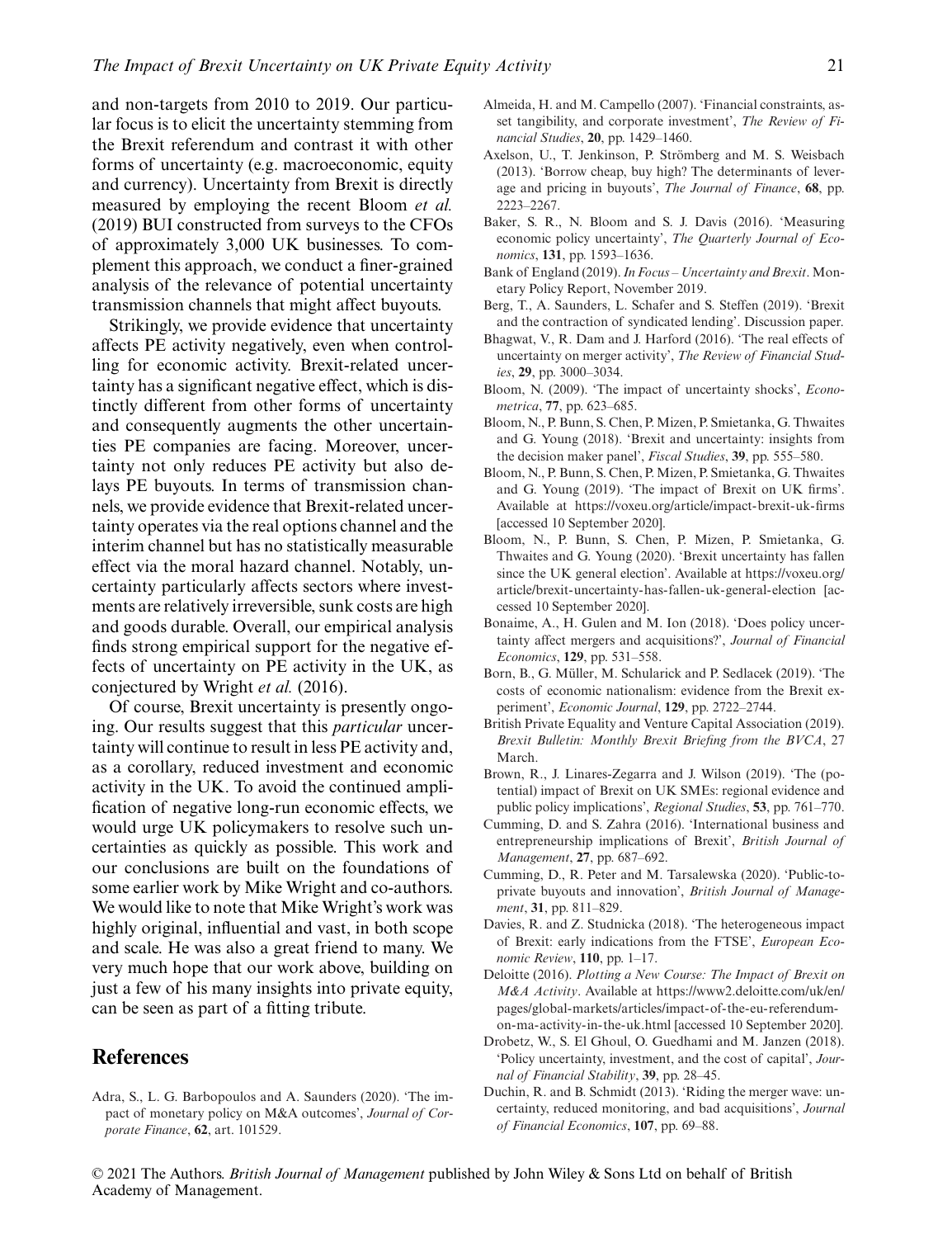- Faccio, M. and H. C. Hsu (2017). 'Politically connected private equity and employment', *The Journal of Finance*, **72**, pp. 539– 574.
- Fama, E. F. and K. R. French (1997). 'Industry costs of equity', *Journal of Financial Economics*, **43**, pp. 153–193.
- Farinas, J. C. and S. Ruano (2005). 'Firm productivity, heterogeneity, sunk costs and market selection', *International Journal of Industrial Organization*, **23**, pp. 505–534.
- Gilligan, J. and M. Wright (2020). *Private Equity Demystified: An Explanatory Guide*, 4th edn. Oxford: Oxford University Press.
- Grenadier, S. R. (2002). 'Option exercise games: an application to the equilibrium investment strategies of firms', *The Review of Financial Studies*, **15**, pp. 691–721.
- Gulen, H. and M. Ion (2016). 'Policy uncertainty and corporate investment', *The Review of Financial Studies*, **29**, pp. 523–564.
- Haddow, A., C. Hare, J. Hooley and T. Shakir (2013). *Macroeconomic Uncertainty: What Is It, How Can We Measure It and Why Does It Matter?* London: Bank of England.
- Harford, J. (2005). 'What drives merger waves?', *Journal of Financial Economics*, **77**, pp. 529–560.
- Hassan, T. A., S. Hollander, L. van Lent and A. Tahoun (2020). 'The global impact of Brexit uncertainty', NBER Working Paper 26609.
- Hill, P., A. Korczak and P. Korczak (2019). 'Political uncertainty exposure of individual companies: the case of the Brexit referendum', *Journal of Banking & Finance*, **100**, pp. 58–76.
- Hotchkiss, E. S., P. Strömberg and D. C. Smith (2014). 'Private equity and the resolution of financial distress'. In *Proceedings of AFA 2012 Chicago Meeting*.
- Hudson, R., A. Urquhart and H. Zhang (2020). 'Political uncertainty and sentiment: evidence from the impact of Brexit on financial markets', *European Economic Review*, **129**, art. 103523.
- Kaplan, S. N. and P. Stromberg (2009). 'Leveraged buyouts and private equity', *Journal of Economic Perspectives*, **23**, pp. 121– 146.
- Kessides, I. N. (1990). 'Market concentration, contestability, and sunk costs', *The Review of Economics and Statistics*, **72**, pp. 614–622.
- Lerner, J., M. Sorensen and P. Strömberg (2011). 'Private equity and long-run investment: the case of innovation', *The Journal of Finance*, **66**, pp. 445–477.
- Leslie, P. and P. Oyer (2009). 'Do private equity firms create value?', NBER Working Paper 14331.
- Ljungqvist, A., M. Richardson and D. Wolfenzon (2020). 'The investment behavior of buyout funds: theory and evidence', *Financial Management*, **49**, pp. 3–32.
- Malenko, A. and N. Malenko (2015). 'A theory of LBO activity based on repeated debt–equity conflicts', *Journal of Financial Economics*, **117**, pp. 607–627.
- McGrattan, E. R. and A. Waddle (2020). 'The impact of Brexit on foreign investment and production', *American Economic Journal: Macroeconomics*, **12**, pp. 76–103.
- Quigg, L. (1993). 'Empirical testing of real option-pricing models', *The Journal of Finance*, **48**, pp. 621–640.
- Rasmussen, P. N. (2008). 'Taming the private equity fund "locusts" (Commentary by Sebastian FA Vos)', *Europe's World: The Only Europe-Wide Policy Journal*, **8**, pp. 130–132.
- Serwicka, I. and N. Tamberi (2018). 'Not backing Britain: FDI inflows since the Brexit referendum', UK Trade Policy Observatory Briefing Paper 23.
- Schiereck, D., F. Kiesel and S. Kolaric (2016). 'Brexit: (not) another Lehman moment for banks?', *Finance Research Letters*, **19**, pp. 291–297.
- Sharpe, S. A. (1994). 'Financial market imperfections, firm leverage, and the cyclicality of employment', *The American Economic Review*, **84**, pp. 1060–1074.
- Shleifer, A. and R. W. Vishny (1992). 'Liquidation values and debt capacity: a market equilibrium approach', *The Journal of Finance*, **47**, pp. 1343–1366.
- Steinberg, J. B. (2019). 'Brexit and the macroeconomic impact of trade policy uncertainty', *Journal of International Economics*, **117**, pp. 175–195.
- Valkama, P., M. Maula, E. Nikoskelainen and M. Wright (2013). 'Drivers of holding period firm-level returns in private equitybacked buyouts', *Journal of Banking & Finance*, **37**, pp. 2378– 2391.
- Van Reenen, J. (2016). 'Brexit's long-run effects on the U.K. economy', *Brookings Papers on Economic Activity*, **47**, pp. 367– 383.
- Wright, M., N. Wilson, J. Gilligan, N. Bacon and K. Amess (2016). 'Brexit, private equity and management', *British Journal of Management*, **27**, pp. 682–686.

Neil M. Kellard is a Professor and Dean of Essex Business School. He is also a founder member of the Essex Centre for Financial Econometrics. His research typically examines the linkages between market efficiency, risk management, derivative markets and financial econometrics. He has published several papers in international journals, such as the *Review of Economics and Statistics*, *British Journal of Management*, *Journal of International Money and Finance* and *Journal of Empirical Finance*.

Alexandros Kontonikas is a Professor and Head of the Finance Group at Essex Business School. He is a graduate of the Athens University of Economics and Business. His main research interests are in the links between monetary policy, asset pricing and bank behaviour. He has published in several journals, including the *Review of Asset Pricing Studies*, *Journal of Money Credit and Banking* and *Journal of Banking and Finance*.

Michael J. Lamla is a Professor at Leuphana University Lüneburg and an Associate Research Professor at ETH Zurich. He obtained his PhD in 2007 from the University of Zurich. His main research interests are in the role of central bank communications and the identification of news effects. His work has been